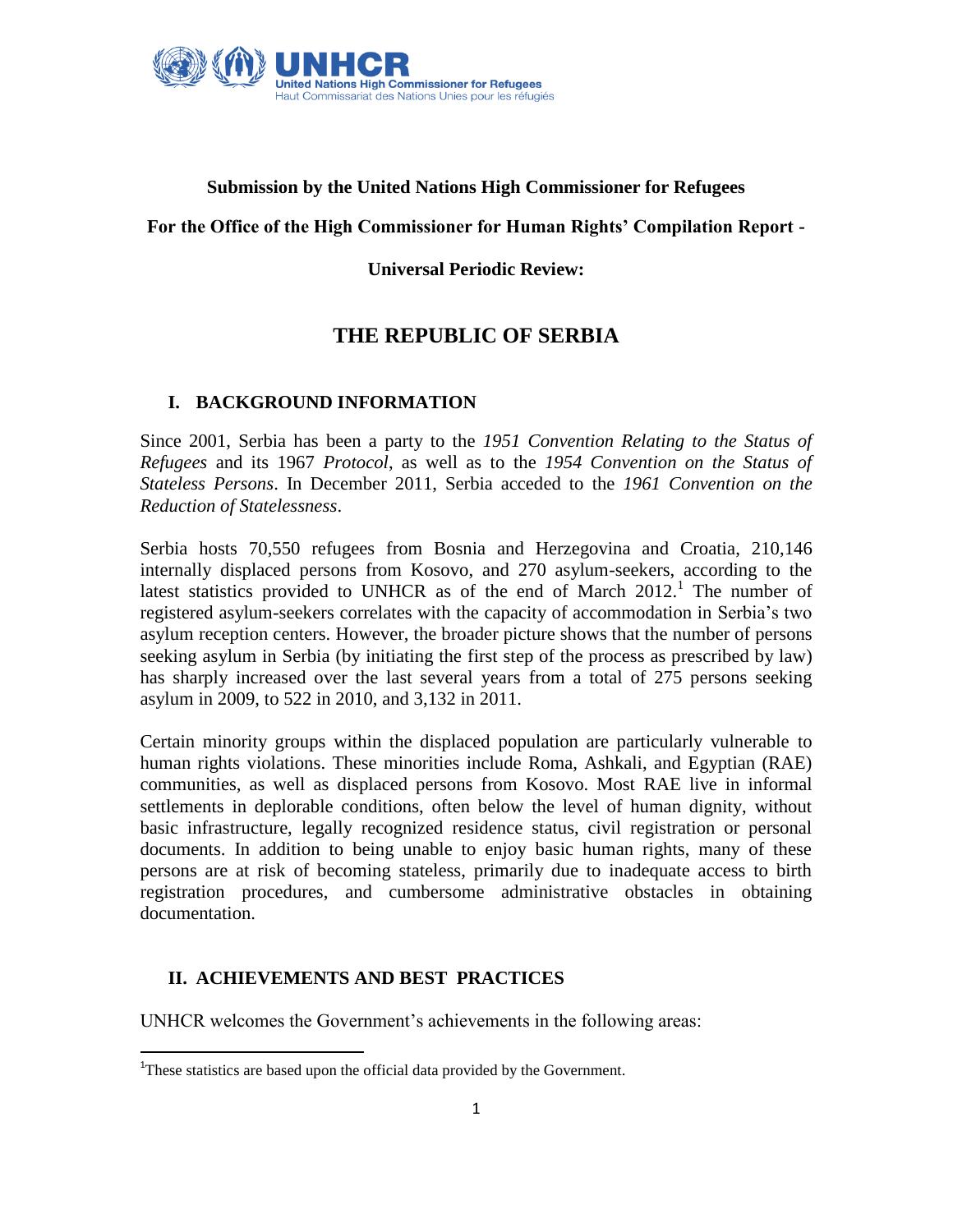

## **1. Prevention and Reduction of Statelessness**

UNHCR welcomes Serbia"s accession to the *1961 Convention on the Reduction of Statelessness* at the Ministerial Conference held in Geneva in December 2011.

In addition, UNHCR notes a series of positive developments related to acknowledging and resolving problems related to the risk of statelessness among the domestic and displaced Roma in Serbia.

UNHCR acknowledges the efforts of the Government to work together with UNHCR in resolving the problems of persons at risk of statelessness by signing a three year tripartite Memorandum of Understanding with the Minister for Human and Minority Rights, Public Administration and Local Self-Government, and the Ombudsman of the Republic of Serbia in April 2012. The MoU provides a framework for joint cooperation and coordination in the field and at all levels in order to resolve the problems of the "undocumented" and "legally invisible" Roma.

The removal of administrative taxes related to procedures of subsequent birth registration, (registration any time after the proscribed 30 days has elapsed) represents a step forward, but other costs (such as municipal taxes, travel costs, etc.) remain a significant obstacle in the area of birth registration, citizenship and documentation for poor and marginalized Roma.

UNHCR welcomes the adoption of the *Law on Permanent and Temporary Residence* which provides an opportunity for those who do not have registered residence to register residence with social welfare centres. Having a registered temporary or permanent residence is a legal requirement for obtaining a Serbian Identity Card, a document crucial for exercising citizenship rights. Therefore, this new law addresses a gap which has prevented thousands of Roma living in informal settlements without a legal address from applying for an ID card.

## **2. Durable Solutions for Protracted Displacement in Serbia**

UNHCR welcomes the fact that Serbia conducted an IDP Needs Assessment in 2011, identifying 97,000 IDPs still remaining from Kosovo with displacement related needs and without access to a durable solution.

UNHCR notes the fact that the Government of Serbia has adopted a new National Strategy for Resolving the Situation of Refugees and IDPs for the period from 2011 to 2014. This new Strategy revises the policy framework for addressing the problems of IDPs from Kosovo and of refugees from the 1991-95 conflict.

UNHCR welcomes the constructive and active approach of Serbian authorities in the regional process to end the 1991-95 displacement chapter in the Western Balkans. Since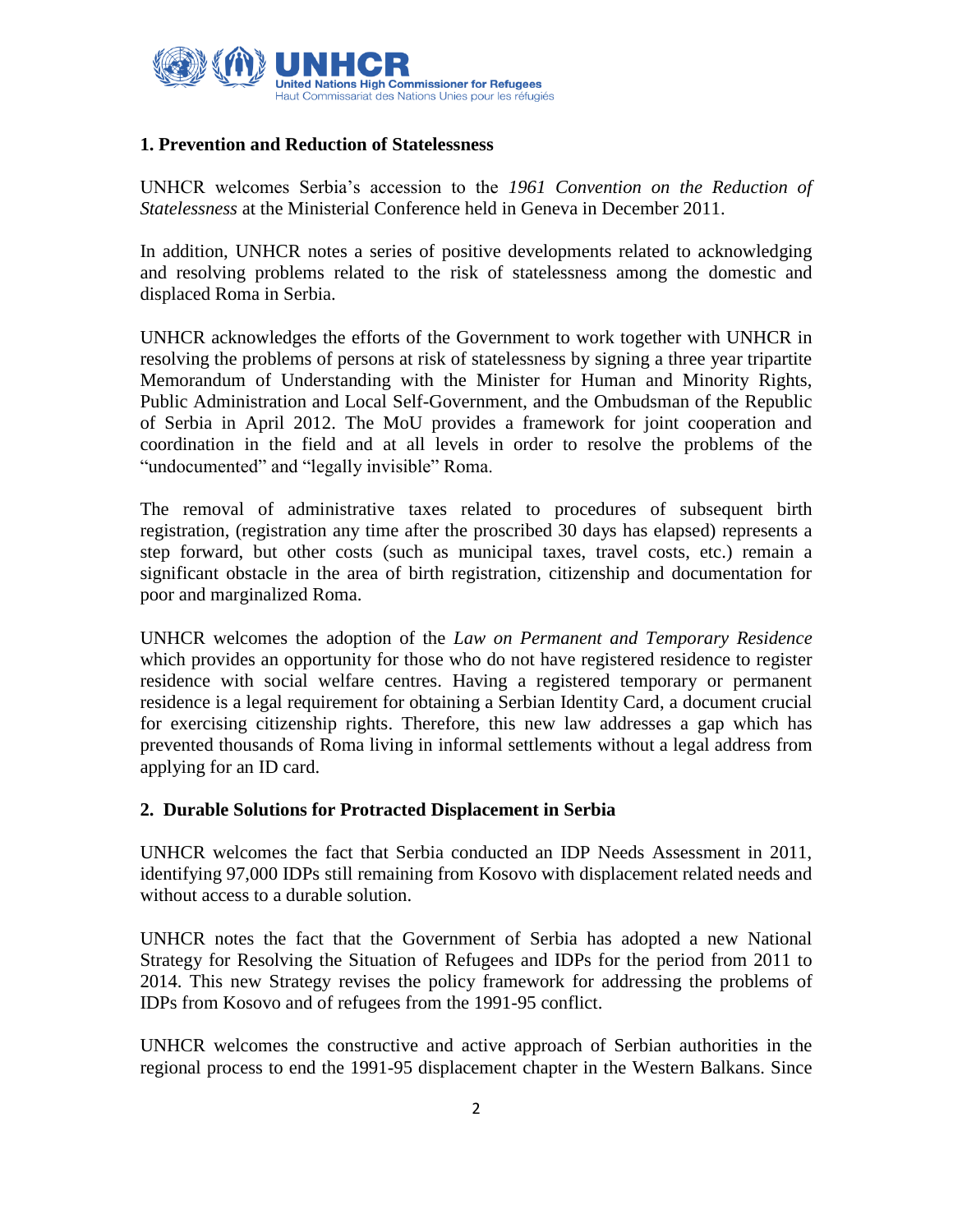

the Ministerial Conference held in Belgrade, Serbia in March 2010, a number of issues preventing refugees from achieving durable solutions have been or are being resolved through intensified cooperation among four countries of the region. In addition, Serbia, Croatia, Bosnia and Herzegovina, and Montenegro jointly prepared a *Regional Housing Programme* aimed at provision of durable housing solutions for some 74,000 vulnerable persons displaced in 1991-95 conflicts. This programme drew significant attention and support of the international donor community at the donor's conference held in Sarajevo in April 2012. Successful implementation of the national component of this programme should enable some 45,000 vulnerable refugees to find a durable solution in Serbia.

## **III. KEY PROTECTION CHALLENGES AND RECOMMENDATIONS**

## **Issue 1: Preventing and Reducing Statelessness:**

The problem of the "legally invisible" and "undocumented" Roma remains without a solution due to existing legislative gaps in the area of subsequent birth registration. Persons not registered in a birth registry within the 30 day birth registration deadline, (often due to their parents lacking necessary documents, including i.e. proof of their own birth registration), must have their birth subsequently registered to resolve their lack of legal status. However, the procedure for late birth registration is not clearly regulated in the Law on Registry Books and the Law on General Administrative Procedure. It is therefore inconsistently applied, often creating long and complicated procedures, and in some cases, rendering subsequent registration of birth impossible.

UNHCR welcomes the fact that the Government of Serbia has approved a draft *Law on Amending the Law on Non-Contentious Procedures*, in 2011, aimed at resolving the problems of the legally invisible. The law would provide simplified and effective court procedures in cases where procedures for late birth registration are not completed within a period of three months. However, the Law has still not been adopted in Parliament.

Roma, Ashkali, and Egyptians in Serbia often face obstacles in meeting the requirements for obtaining national identity cards, primarily because they lack proof of birth registration together with proof of citizenship and registration of residence. (While the adoption of the *Law on Permanent and Temporary Residence* enables those who do not have registered residence to register with social welfare centres, by-laws are still needed for implementation.)

There are two key reasons why many Roma, Ashkali, and Egyptians in Serbia lack or are unable to provide proof of their birth: (1) they were never registered in the birth registries or (2) they are internally displaced persons from Kosovo who were registered at birth, but the registry book was lost/ destroyed as a result of the 1999 conflict.

The reason for the lower rate of birth registration may be linked to the vulnerability of Roma, Ashkali and Egyptians in Serbia due to inadequate education and deep-rooted and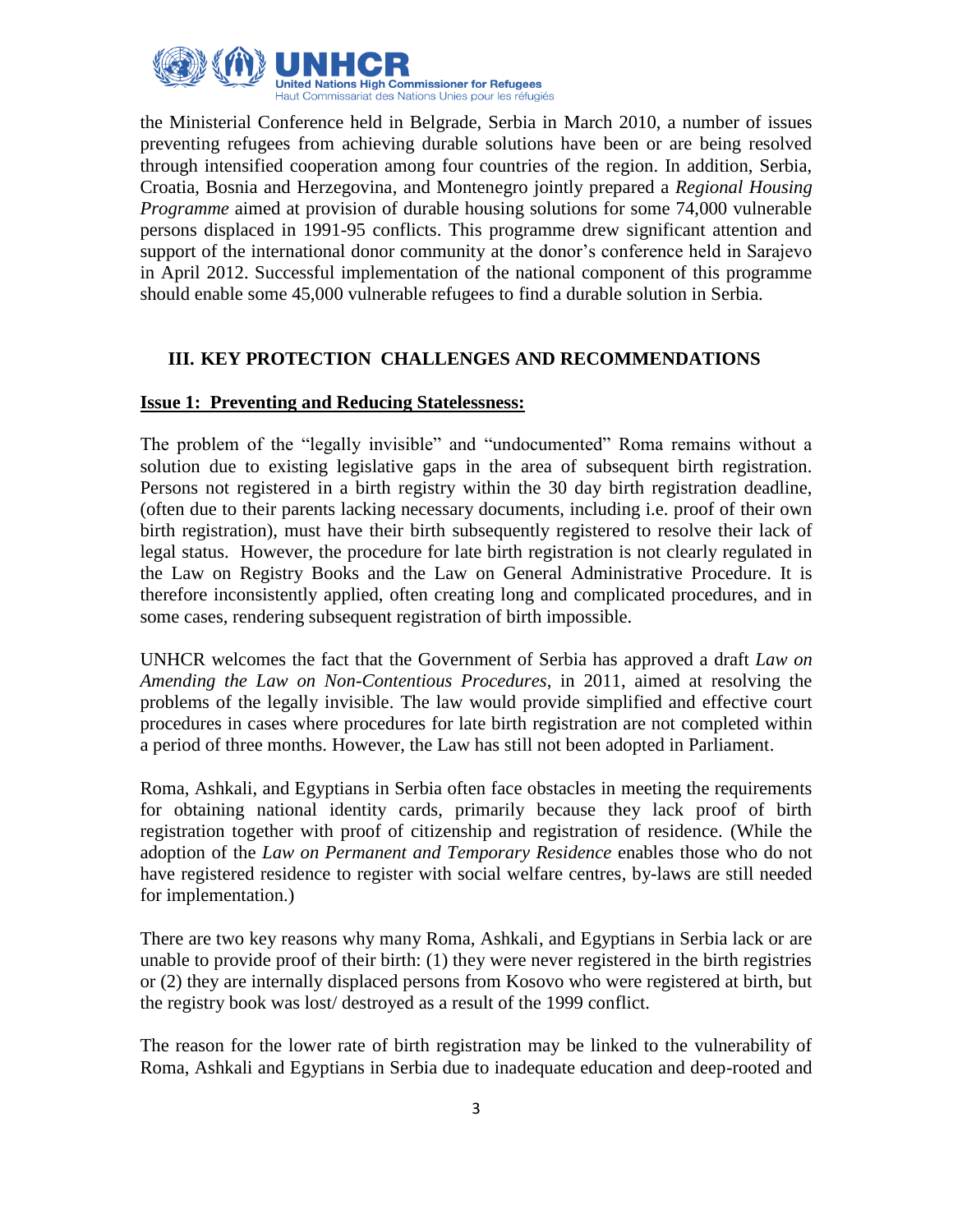

institutionalized discrimination. Furthermore, home births also contribute to insufficient registration. Many Roma families prefer to give birth to their child at home for reasons of tradition, lack of documents, fear of discrimination, lack of funds, and a lack of available health care services close by. Unfortunately, the result is that often they do not adhere to the obligation of registering their child within a period of 30 days. However, even some Roma women who give birth in a hospital lack documents and are thus not able to register their children, or instead register them under the name of one of their cousins or neighbours, creating problems for the child in the future.

Preliminary results of the UNHCR "Survey on Persons at Risk of Statelessness in Serbia<sup>"2</sup> conducted in October 2010 indicate that 6.8% of the people living in Roma settlements in Serbia are at risk of statelessness due to the lack of civil registration and/or personal documentation. Among them, an estimated 1.5% lack birth registration and 3% of RAE do not have a temporary or permanent residence. The survey also indicates that lack of valid documents predominantly affects Roma who fled Kosovo. Without a registered residence RAE are neither able to obtain personal documents, nor access basic citizenship rights. The exact number of RAE in Serbia is not known, but the 2011 Population Census is expected to yield more precise statistical data.

## **Recommendations:**

- Adopt the draft *Law on Amending the Law on Non-Contentious Procedures* urgently, as this represents a crucial piece of legislation for resolving the problems of the "legally invisible" and "undocumented" Roma.
- Adopt the by-laws necessary to implement the *Law on Permanent and Temporary Residence* as soon as possible.
- Ensure full implementation of the Memorandum of Understanding signed bythe Minister for Human and Minority Rights, Public Administration and Local Self-Government, the Ombudsman of the Republic of Serbia, and UNHCR.

## **Issue 2: Durable Solutions for Protracted Displacement of Refugees and IDPs in Serbia**

The number of returns to Kosovo remains low due to the lack of reintegration funds and capacities in Kosovo, as well as the fact that the Serbian authorities do not have a comprehensive durable solutions strategy for IDPs. As a result, the vast majority of IDPs remain without durable solutions. The Government of Serbia has adopted a National Strategy for Resolving the Situation of Refugees and IDPs, but has not adopted an Action Plan for the implementation of the Strategy, although it was supposed to do so within a period of six months after the adoption of the Strategy (2011). For the implementation of the strategy more funding is required.

Among the most vulnerable IDPs, the situation of the Roma IDPs remains of particular concern, as they lack access to basic rights and durable solutions, due to their

 $\overline{\phantom{a}}$ <sup>2</sup> The survey is available at:  $\frac{http://www.unhcr.org/refworld/docid/4fd1bb408.html}{http://www.unhcr.org/refworld/docid/4fd1bb408.html}$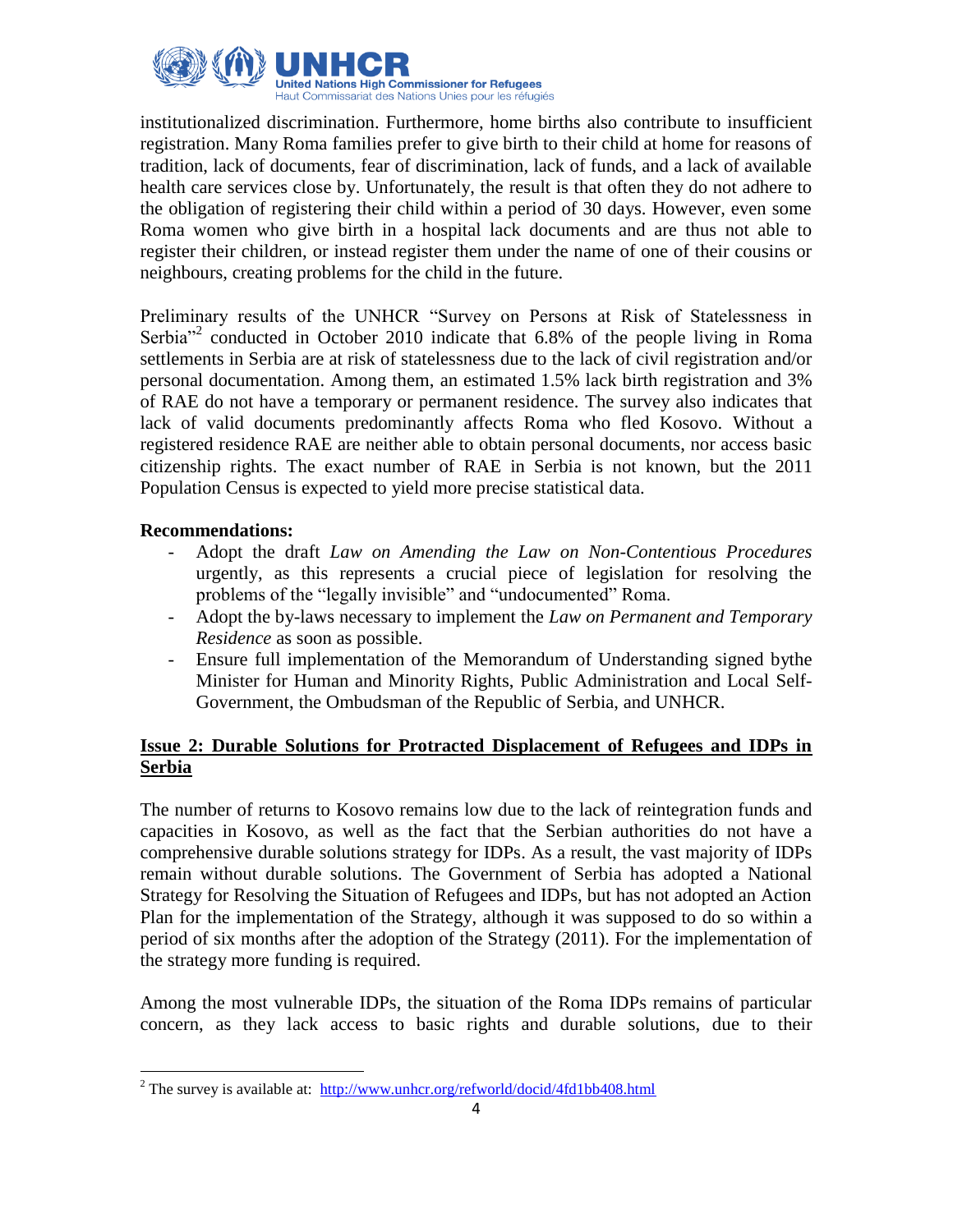

marginalization and vulnerability. Many also lack access to documentation and face threats of eviction. An Action Plan for this strategy has yet to be adopted.

## **Recommendations:**

- Fully implement the *National Strategy for Resolving the Situation of Refugees and IDPs*, and the *Strategy on the Improvement of the Status of Roma in the Republic of Serbia* and urgently adopt Action Plans for their implementation.
- Undertake concrete steps, plans and projects to facilitate local integration of IDPs and refugees in protracted displacement situations. International fundraising by the Government should also be promoted to enhance the assistance of victims of forced displacement in their search for durable solutions.
- Focus on the specific problems of Roma, Ashkali and Egyptian IDPs in Serbia, and work on the creation of mechanisms for the protection of IDPs from eviction or for the provision of compensation, and an alternative and suitable access to housing.

# **Issue 3: Developing a Fair and Efficient Asylum System in Serbia: 3**

In the context of mixed migration flows into and through Serbia towards the European Union, Serbia has faced a sharp increase of persons in need of international protection since 2008. In 2008, the Serbian Authorities registered 77 persons as asylum-seekers. In 2009, the number rose to 275, and in 2010, a total of 522 asylum-seekers were registered. In 2011, there were more than 3,100 persons who entered Serbia seeking protection.

Despite this sharp increase in persons asking for asylum, protection rates are extremely low.<sup>4</sup> Since adopting the Law on Asylum and taking over refugee status determination from UNHCR in 2008, the Government has yet to recognize a single refugee under the new Law. Out of the 55 decisions of the asylum office in 2011, 53 were rejected on the bases of the "safe third country" concept, and two cases were rejected on the merits of the claim. Since 2008, five persons have been granted subsidiary protection.

Due in part to the increased number of asylum-seekers, key areas of concern include: access to the territory and effective protection against *refoulement*, current shortcomings in the processing of asylum applications and in ensuring fair and efficient asylum procedures. In addition, the long-term integration of refugees and persons granted subsidiary protection remains a concern, as the legal framework for the integration of recognized refugees is not in place.

Specific recommendations on each of these areas are outlined below under Issues 4-6.

## **Issue 4: Access to Territory and Effective Protection against** *Refoulement*

<sup>&</sup>lt;sup>3</sup> See further the UNHCR paper "Serbia as a Country of Asylum" (which will be issued later in 2012).

<sup>&</sup>lt;sup>4</sup> The "protection rate" is the percentage of positive decisions for both refugee status and subsidiary protection against the total number of substantive first instance decisions for a given period.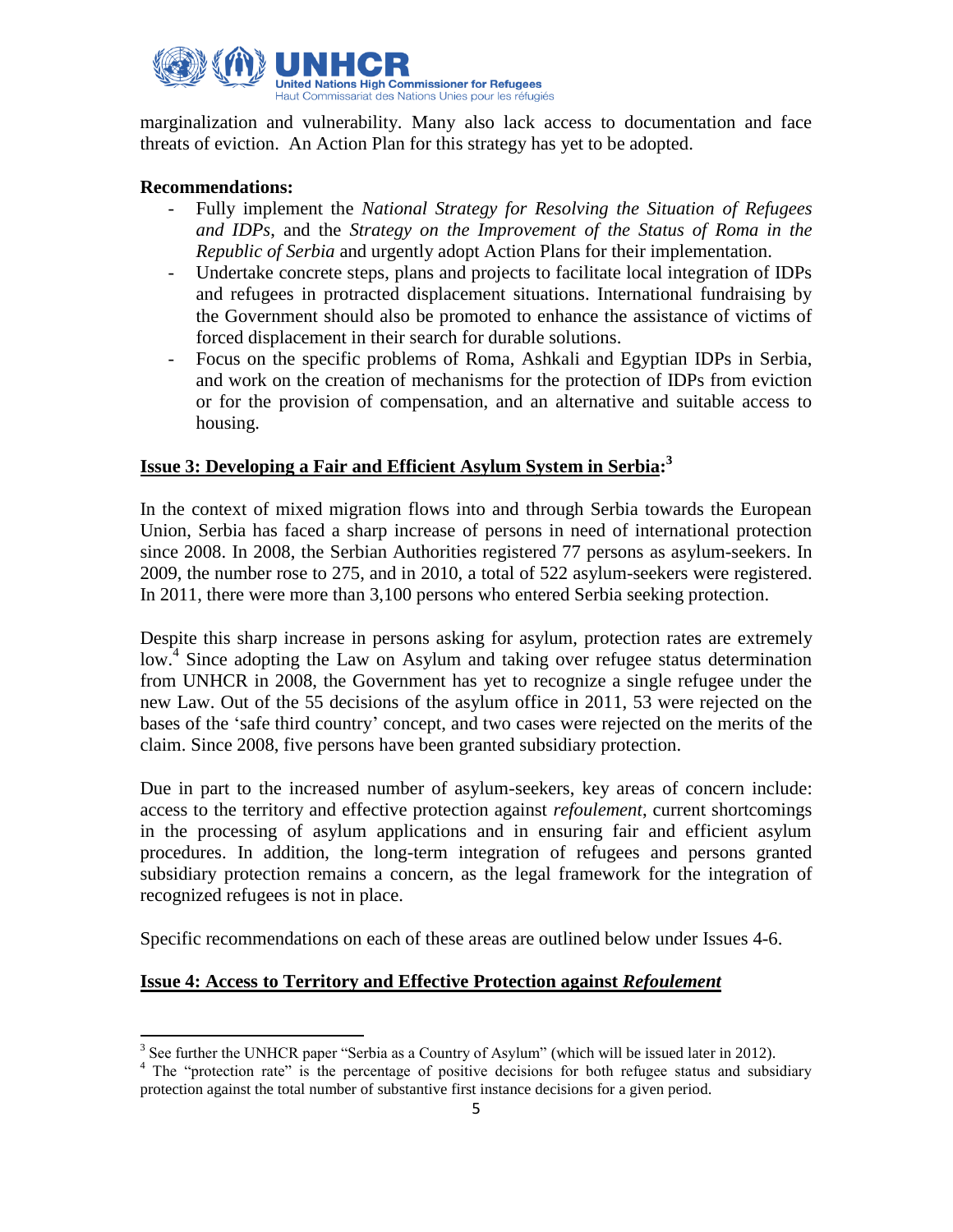

UNHCR has received reliable reports that asylum-seekers at the land border with the Former Yugoslav Republic of Macedonia have been denied entrance to Serbia, and that others have been intercepted by the police and taken back to the Former Yugoslav Republic of Macedonia, despite having asked to apply for asylum in Serbia. This denial of access to territory places asylum-seekers at risk of chain deportations to various countries without adequate asylum systems in place, and might pose a risk of chain *refoulement* to a country where people fled danger or persecution and thus risks breaching Serbia"s obligations under the *1951 Convention*.

#### **Recommendation:**

 $\overline{a}$ 

- In accordance with international human rights and refugee law standards, all persons applying for asylum in Serbia should be provided access to the territory and to the refugee status determination (RSD) procedure.

#### **Issue 5: Fair and efficient asylum procedures**

The recent increase in the number of asylum-seekers in Serbia has exposed a number of gaps in the fairness and efficiency of the asylum system, affecting the processing of asylum applications. At present there are several challenges:

One of the key problems with the current asylum system in Serbia is the fact that access to RSD procedures of the Asylum Office within the Ministry of Interior is linked to accommodation in one of Serbia"s two asylum centres managed by the Serbian Commissariat for Refugees. When these centres are at full capacity, asylum-seekers who cannot obtain shelter are effectively denied access to the asylum process. Due to the limited capacity of these centres, many asylum-seekers leave Serbia and move onward towards EU countries.

Another problem is linked to the capacity and size of the Asylum Office, and the resulting long waiting times between the five steps of the first instance procedure – from the expression of intention to seek asylum to the final decision issued by the Asylum Office. The process generally exceeds the prescribed deadlines.

The vast majority of asylum decisions do not include an assessment of the merits of the asylum claim. In 2009, the Serbian Government has adopted a list of "safe third countries', which includes all neighbouring countries and others.<sup>5</sup> The Asylum Office applies the "safe third country" notion to all asylum-seekers who have transited through countries on their list, without ensuring adequate safeguards or considering the quality of access to the asylum process in the so-called "safe third country". In 2011, out of the 55 decisions issued by the Asylum Office, 53 were rejected based upon the fact that the applicant came through a "safe third country" on the list.

<sup>5</sup> Decision on Determining the List of Safe Countries of Origin and Safe Third Countries (*Official Gazette of RS*, 67/2009).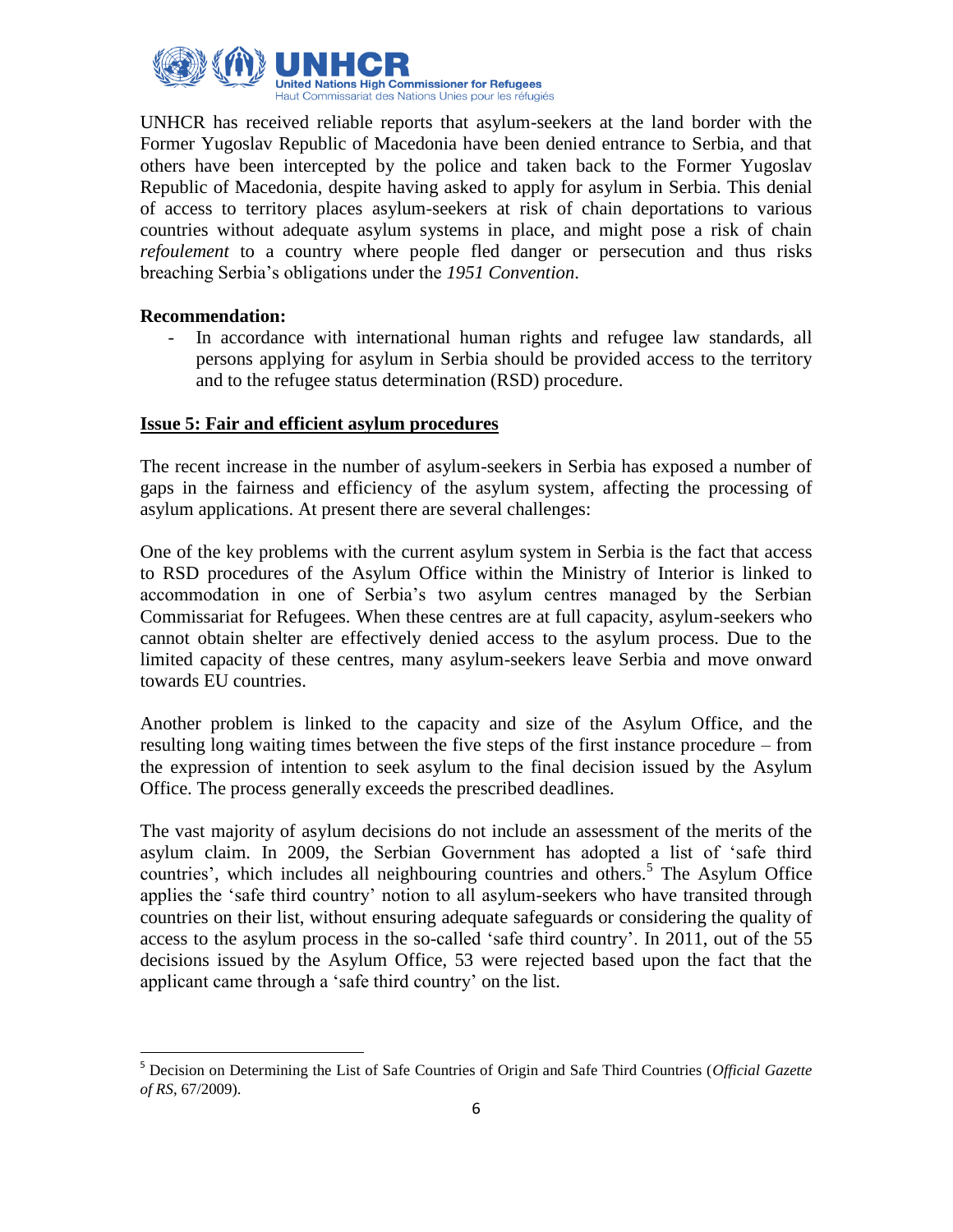

The Asylum Commission, which is the second instance body for appealing decisions of the Asylum Office, lacks impartiality and independence, and has never overturned a negative decision of the Asylum Office.

## **Recommendations:**

- Formally establish and improve the capacity and efficiency of the Asylum Office through increased staffing and training.
- Ensure access to the asylum system for persons who are not accommodated in the asylum centres.
- Stop rejecting asylum claims solely on the grounds of an applicant"s travel through a "safe third country" and instead consider asylum applications on their merits.
- Improve the possibility for judicial review by the Asylum Commission at the second instance.

## **Issue 6: Integration of Refugees and Persons Granted Subsidiary Protection**

While Serbia has a Law on Refugees (2002), last amended in 2010, this law only applies to refugees from the former Yugoslav republics during the period: 1991-1998. Currently, there is no specific legislation in place providing for the legal integration of recognized refugees in Serbia who are granted refugees status under the Law on Asylum. The 2007 Law on Asylum foresees recognized refugees as having the rights to permanent residence and a path to naturalization, among others, but does not designate which government body should assist them in this process. As a result, refugees recognized under UNHCR's mandate prior to the adoption of the new Law on Asylum, persons granted subsidiary protection, and any future persons granted refugee status in Serbia, live without a governmental entity to turn to for assistance with their legal integration.

#### **Recommendation:**

Adopt legislation relating to the local integration of all recognized refugees in Serbia as envisaged in the 2007 Law on Asylum. Specifically, this should include designating a government body, such as the Serbian Commissioner for Refugees, to assist recognized refugees and persons granted subsidiary protection in their integration process.

**Human Rights Liaison Unit Division of International Protection UNHCR June 2012**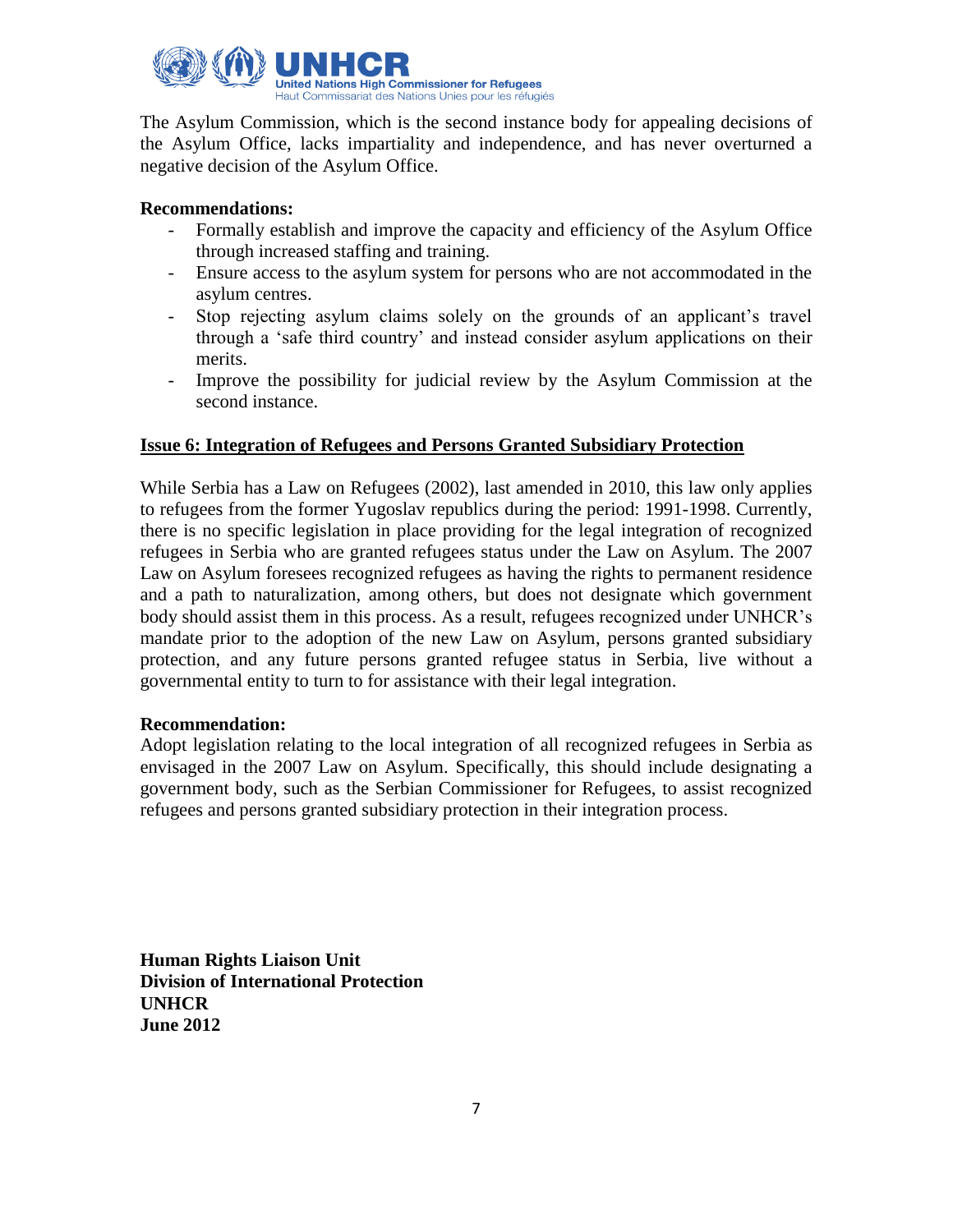

# **ANNEX**

## **Excerpts of Concluding Observations and Recommendations from UN Treaty Monitoring Bodies and Special Procedures' reports**

## **Universal Periodic Review:**

# **SERBIA**

We would like to bring your attention to the following excerpts from UN Treaty Monitoring Bodies" Concluding Observations and Recommendations and from reports by Special Procedures mandate holders relating to issues of interest and persons of concern to UNHCR with regards to Serbia.

## **1. Treaty Body Concluding Observations and Recommendations**

#### **Human Rights Committee**

 $CCPR/C/SRB/CO/2$ ,  $101<sup>st</sup>$  session 20 May 2011

#### **Principal matters of concern and recommendations**

16. While taking note of the progress made with regard to combating trafficking in persons, the Committee is concerned at information indicating that more than half of the victims of trafficking and sexual exploitation are minors. It is also concerned about the uncertain situation of witnesses who are foreign nationals in trafficking trials, and the fact that they are only granted temporary residence permits for the duration of the trial (art. 8).

**The State party should continue its efforts to raise awareness and to combat trafficking in persons, including at the regional level and in cooperation with neighbouring countries. It should ensure that all individuals responsible for trafficking in persons are prosecuted and punished commensurate with the crimes committed, and that victims of trafficking are rehabilitated. The State party should vigorously pursue its public policy to combat trafficking, in particular in minors for sexual exploitation, through the adoption of specific targeted measures and action plans on the issue, bearing in mind that the best interests of the child must be a primary consideration in all such actions. Child victims of trafficking should be provided with appropriate assistance and protection, and full account should be taken of their special vulnerabilities, rights and needs. The State party should also ensure that the situation of foreign nationals acting as official witnesses in trafficking trials is reviewed individually at the end of such trials, with the aim of assessing whether they would be at risk if they returned to their country of origin.**

19. Despite the action taken so far by the State party to address the problem of individuals without identification documents, including displaced persons, as a result of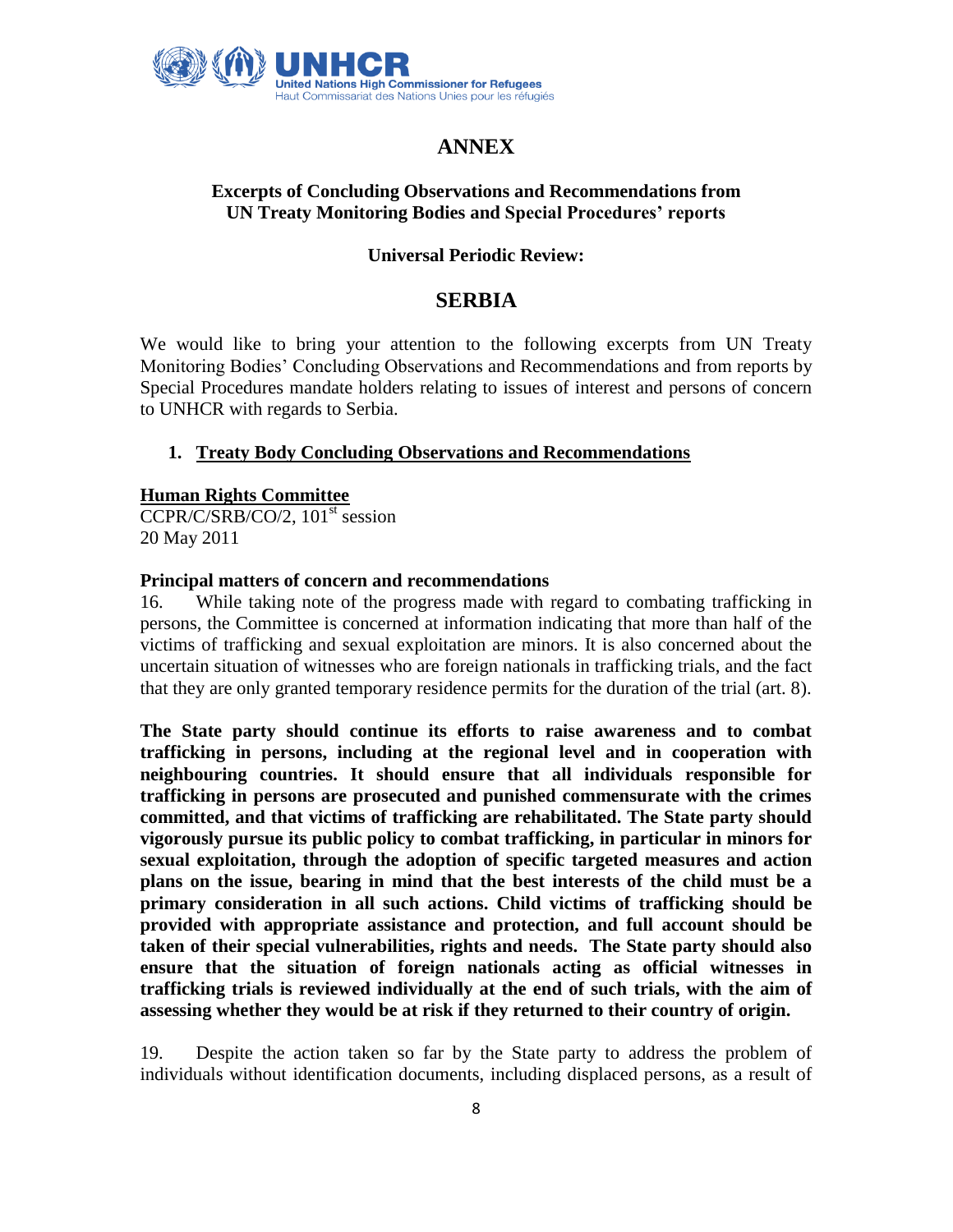

the past conflicts, a large number of persons under the State party"s jurisdiction, mainly Roma, live without any identification documents, and their births were never registered with the authorities. The Committee considers that this situation creates an impediment for members of the State party"s most vulnerable group, namely the Roma, to enjoy a range of human rights, including those under the Covenant, and prevents them from benefiting, inter alia, from social services, social benefits and adequate housing, as well as limits their access to employment (arts. 12, 24 and 26).

**The State party should continue its efforts to provide all persons under its jurisdiction with identification documents, in particular those who were never registered or issued such documents. The State party should increase its efforts to ensure effective access to adequate housing, social benefits and services for all victims of past conflicts under its jurisdiction, including the Roma.**

#### **Committee on the Elimination of Racial Discrimination**

 $CERD/C/SRB/CO/1, 78<sup>th</sup> session$ 13 April 2011

15. The Committee expresses its concern that members of the Roma minority continue to experience segregation with regard to access to education. It is also concerned at the fact that Roma children returnees, upon readmission agreements from Western European countries, face additional difficulties in entering the Serbian educational system, due to, inter alia, enrolment and placement procedures (arts. 3 and  $5$  (e)(v)).

**Bearing in mind its general recommendations No. 27, paragraphs 17-26 and No. 32 o, the Committee strongly urges the State party to address de facto public school segregation, and carry out the necessary measures to facilitate access to quality education including through anti-discrimination training for school staff and awareness-raising for parents, increasing the number of Roma teaching assistants, preventing de facto segregation of Roma pupils, and other measures for the promotion of inclusive education. It also encourages the State party to develop specialized and appropriate procedures for the reception, assessment and placement of children returnees and to increase the awareness of school teachers of the importance of such procedures.**

19. The Committee expresses its concern about the problem of legally invisible persons, who are according to reports, mostly Roma, Ashkali and Egyptian, and it is also concerned about the enduring vulnerability faced by returnees and internally displaced persons. In particular, it is concerned that members of the Roma minority face difficulties and discrimination due to their lack of personal identification documents and birth certificates which puts them at risk of statelessness and affects the exercise of their rights  $(\text{art. } 5 \text{ (b) and (d) (i), (ii), and (iii)}.$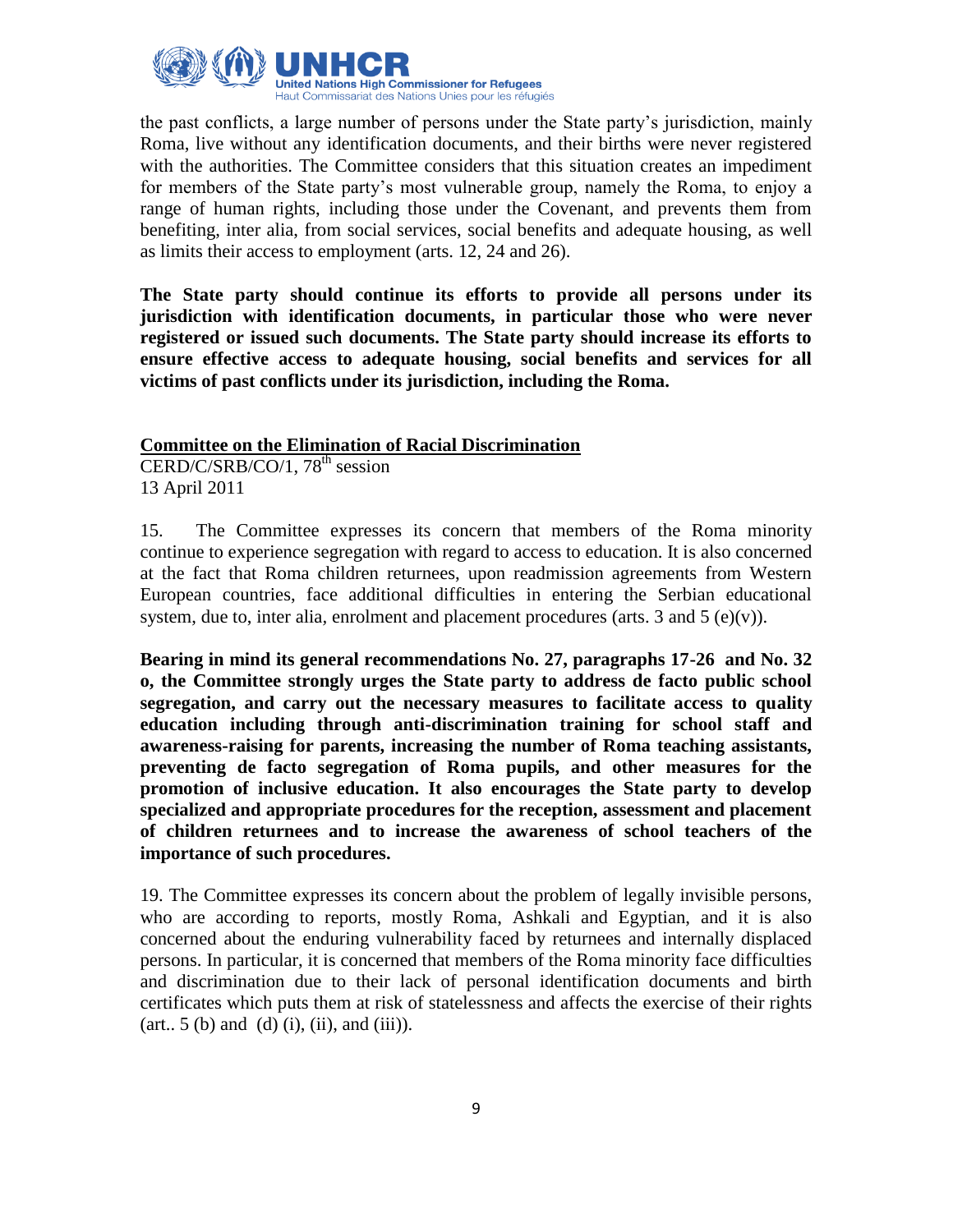

**The Committee urges the State party to carry out the necessary measures, including legal amendments, to ensure that all persons lacking the required personal documents have access to registration and the necessary documents to exercise their rights. In particular, it recommends that the State party carry out campaigns to increase awareness of the importance of registration among the Roma, Ashkali and Egyptian population. In addition, the Committee recommends that the State party increase the safeguards against statelessness, and that it ratify the 1961 Convention on the Reduction of Statelessness.**

## **Committee on the Rights of the Child**

 $CRC/C/OPSC/SRB/CO/1, 54<sup>th</sup> session$ 22 June 2010 Optional Protocol to the Convention on the Rights of the Child on the sale of children, child prostitution and child pornography

## **General Principles of the Convention on the Rights of the Child (arts. 2, 3, 6 and 12)**

9. The Committee notes that the general principles of the Convention on the Rights of the Child have been considered to some extent in implementing the Optional Protocol especially in efforts to address the situation of children who are particularly vulnerable, notably Roma children. However, the Committee is concerned at persistent discriminatory attitudes faced by children, especially Roma children, children with disabilities and refugee and internally displaced children, which may affect their protection and prevent their full enjoyment of the rights enshrined in the Optional Protocol. Furthermore, the Committee is concerned that children's views are not given due consideration in all matters affecting them, including the development of policies and programmes.

**10. The Committee recommends that the general principles on the Convention of the Rights of the Child, in particular the principles of non-discrimination and respect for the views of the child be included in all measures taken by the State party to implement the provisions of the Optional Protocol, especially with regard to children who are particularly vulnerable to the offences of the Optional Protocol. Furthermore, it urges the State party to ensure that children's views are taken into consideration in all judicial or administrative proceedings.**

## **Dissemination and awareness raising**

15. The Committee appreciates the numerous dissemination and awareness-raising activities carried out by the State party in collaboration with international, intergovernmental and non-governmental organizations on the issue of trafficking in human beings. However, the Committee remains concerned that efforts to raise awareness on the Optional Protocol are not systematic, do not include all areas covered by the Optional Protocol and that children, including children of minority communities, children in institutions, refugee and internally displaced children and parents do not have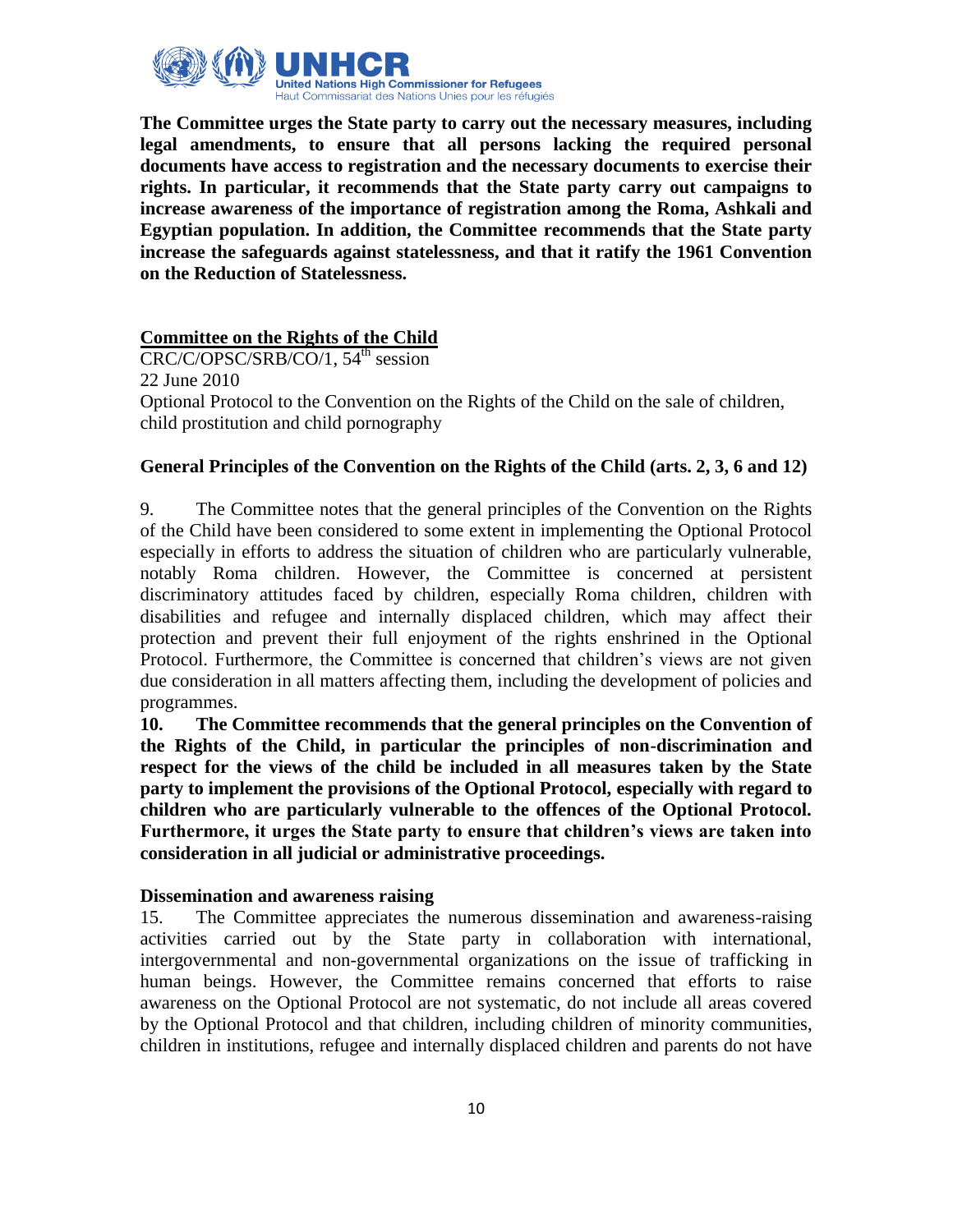

adequate knowledge of the risks of the violation of the rights of children as enshrined in the Optional Protocol or of strategies to protect children against these violations.

**16. The Committee urges the State party:(a) To continue to make the provisions of the Optional Protocol widely known to the public, particularly to children and their families, through, inter alia, integrating the provisions of the Optional Protocol in school curricula at all levels of the education system and appropriate material created specifically for children; and**

**(b) In cooperation with civil society, and in line with article 9, paragraph 2, of the Optional Protocol, to intensify and promote awareness-raising among the public at large, including children, through information by all appropriate means, education about the harmful effects of all the offences referred to in the Optional Protocol and to encourage the participation of the community and, in particular, children and child victims of both sexes, in such awareness raising and information and education programmes.**

## **Programmes targeting particular groups**

31. While noting some efforts undertaken to protect children from abuse and neglect, the Committee regrets that there are no specific programmes in place targeting particular groups of children, such as Roma children, refugee and internally displaced children, children in care institutions, children in street situations and the girl child, with the aim of preventing practices prohibited under the Optional Protocol. It also reiterates its concern expressed upon consideration of the initial report of the Republic of Serbia under the Convention in 2008 at the fact that children in street situations are especially vulnerable to economic and sexual exploitation.

## **32. The Committee encourages the State party to strengthen systematic prevention activities, including birth registration, targeting the particular groups of children listed above, who are especially vulnerable or at risk, in order to protect them from the offences covered under the Optional Protocol.**

## **Measures adopted to protect the rights and interests of child victims of offences prohibited under the Optional Protocol**

41. While noting the existence of some services for children who are victims of the offences covered under the Optional Protocol, the Committee is concerned that there is no comprehensive social protection system covering all child victims of all offences under the Optional Protocol in the State party. The Committee is further concerned at the paucity of information about specific efforts to protect children who are most vulnerable, notably Roma children and refugee and internally displaced children.

## **42. The Committee recommends the State party:**

**(a) To strengthen efforts to establish a comprehensive social protection system that will extend to all child victims of all the offences covered by the Optional Protocol; and (b) To ensure holistic and proactive efforts to protect children who are most vulnerable, notably Roma children and refugee and internally displaced children, from becoming victims of offences covered by the Optional Protocol.**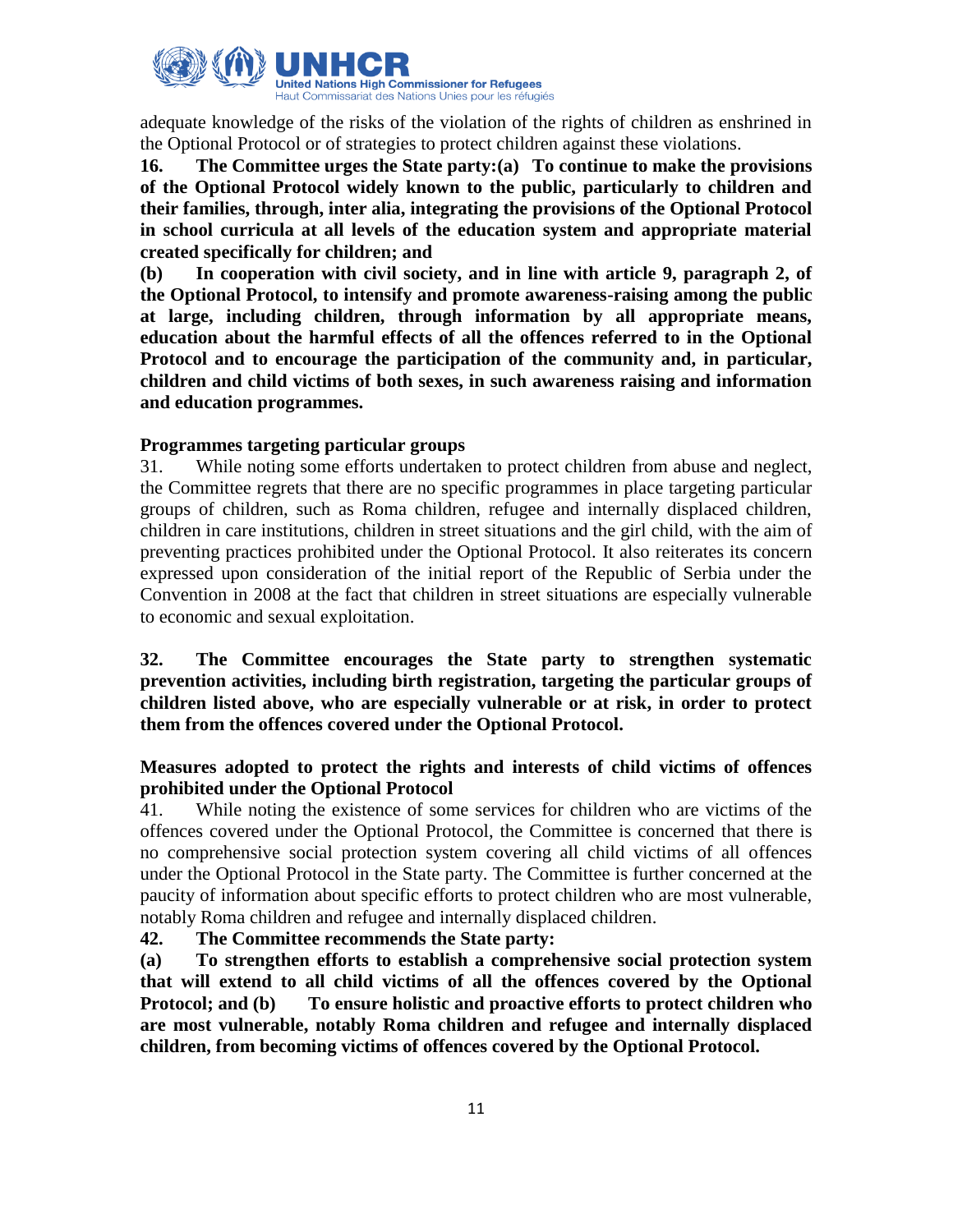

## **Committee on the Rights of the Child**

Optional Protocol to the Convention on the Rights of the Child on the involvement of children in armed conflict CRC/C/OPAC/SRB/CO/,

 $54<sup>th</sup>$  session 21 June 2010

## **IV. Protection, recovery and reintegration Assistance for physical and psychological recovery**

24. The Committee regrets the paucity of information on measures taken to identify children entering Serbia who may have been involved in armed conflict abroad.

**25. The Committee recommends that the State party establish an identification mechanism for children, including asylum-seeking, refugee children and unaccompanied children, who may have been involved in armed conflict abroad. The Committee further recommends that the State party take measures to provide these children with appropriate assistance for their physical and psychological recovery and their social reintegration.**

**Committee on the Rights of the Child** 

 $\overline{\text{CRC/C/SRB/CO/1, 48}^{\text{th}}\text{ session}}$ 20 June 2008

#### **Non-discrimination**

- **25.** The Committee commends the State party for the inclusion of special provisions on protection from discrimination in its legislation, such as the Law on Protection of Disabled Persons against Discrimination and the Law on the Protection of the Rights and Freedoms of National Minorities, as well as initiatives targeted at the inclusion of minorities. The Committee notes that the draft law on prohibiting discrimination is awaiting adoption and is concerned that certain groups of children, including Roma children, children of returnees, children without birth certificate, children belonging to minorities and children with disabilities, face de facto discrimination, most importantly with regard to access to education and health care. The Committee is also concerned at the lack of a comprehensive strategy to combat discrimination and the negative portrayal of these groups in the media.
- **26. In accordance with article 2, the Committee recommends that the State party make greater efforts to ensure that all children within its jurisdiction enjoy all the rights enshrined in the Convention without discrimination and pay particular attention to the most vulnerable groups. The Committee recommends that the State party use all measures to overcome the stigmatization of children belonging to vulnerable groups. The Committee also recommends that the State party take effective immediate action to favour children belonging to vulnerable groups, to enable them to effectively enjoy full access to education and any other rights, including by expediting the adoption of a law on the prohibition of discrimination, and increase awareness-raising of the role of the media.**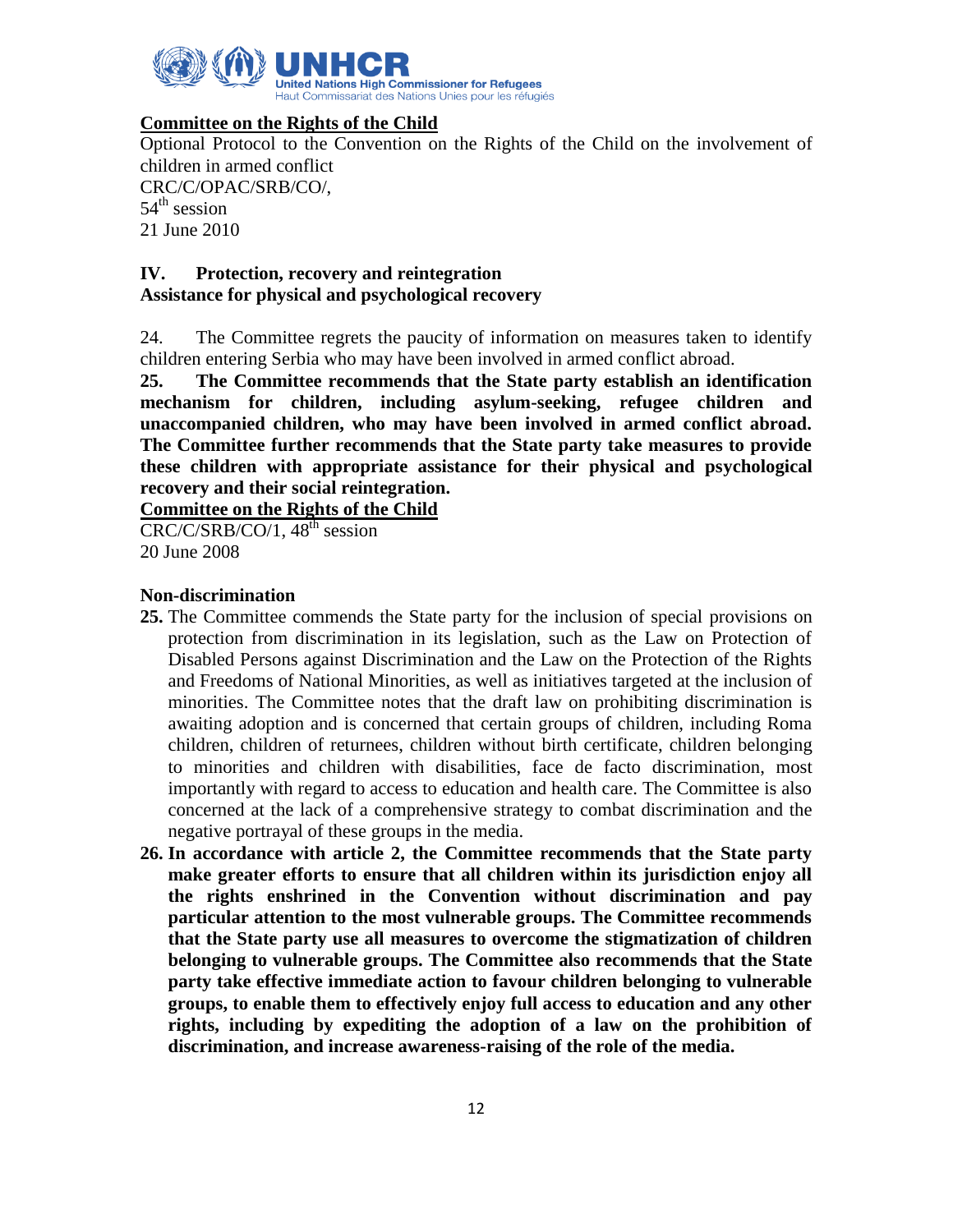

## **Birth registration**

33. The Committee notes that the State party has achieved close to universal birth registration in most areas, but is concerned at gaps and disparities among the rural population, in particular among the Roma and the internally displaced persons. The Committee is concerned that birth registration procedures are overly complicated and that children are at times not registered due to the lack of identification documents of parents. The Committee is concerned that this may place Roma and internally displaced children in a vulnerable position as undocumented citizens and consequently excluded from access to basic services.

**34. In the light of article 7 of the Convention, the Committee urges the State party to continue and strengthen, as a matter of priority, its efforts to establish a system ensuring the registration of all children born within its territory - irrespective of the nationality and status of the parents. The Committee further recommends that the State party take specific steps to remove existing gaps and obstacles to universal civil registration and to ensure registration of the children of Roma and internally displaced persons, in order to enable these groups to exercise the full range of rights recognized in the Convention.** 

#### **Education, including vocational training and guidance**

60. […] Nevertheless, the Committee remains concerned at:

(d) The incomplete enrolment, the high levels of drop-outs and the comparatively lower achievement of children belonging to vulnerable groups, including children from rural areas, children living in economic hardship and deprivation, Roma children and children from other minority groups, refugee and internally displaced children;

## **(e) The Committee recommends that the State party:**

**a. Take all necessary measures to ensure that the right to education is fully implemented so that children belonging to vulnerable groups, including rural children, children living in economic hardship and deprivation, Roma children and children from other minority groups, refugee and internally displaced children, fully enjoy their right to education;**

#### **Refugee children**

65. The Committee welcomes the progress made in establishing a clear legal framework governing the treatment of refugees by way of adopting the Law on Asylum in December 2007. The Committee is concerned that a large percentage of the returned children remain unregistered and therefore do not have access to all basic services.

**66. The Committee recommends that the State party take all necessary measures to ensure that all children, including child returnees, are fully registered and effectively benefit from the social protection systems.**

**Sexual exploitation and trafficking**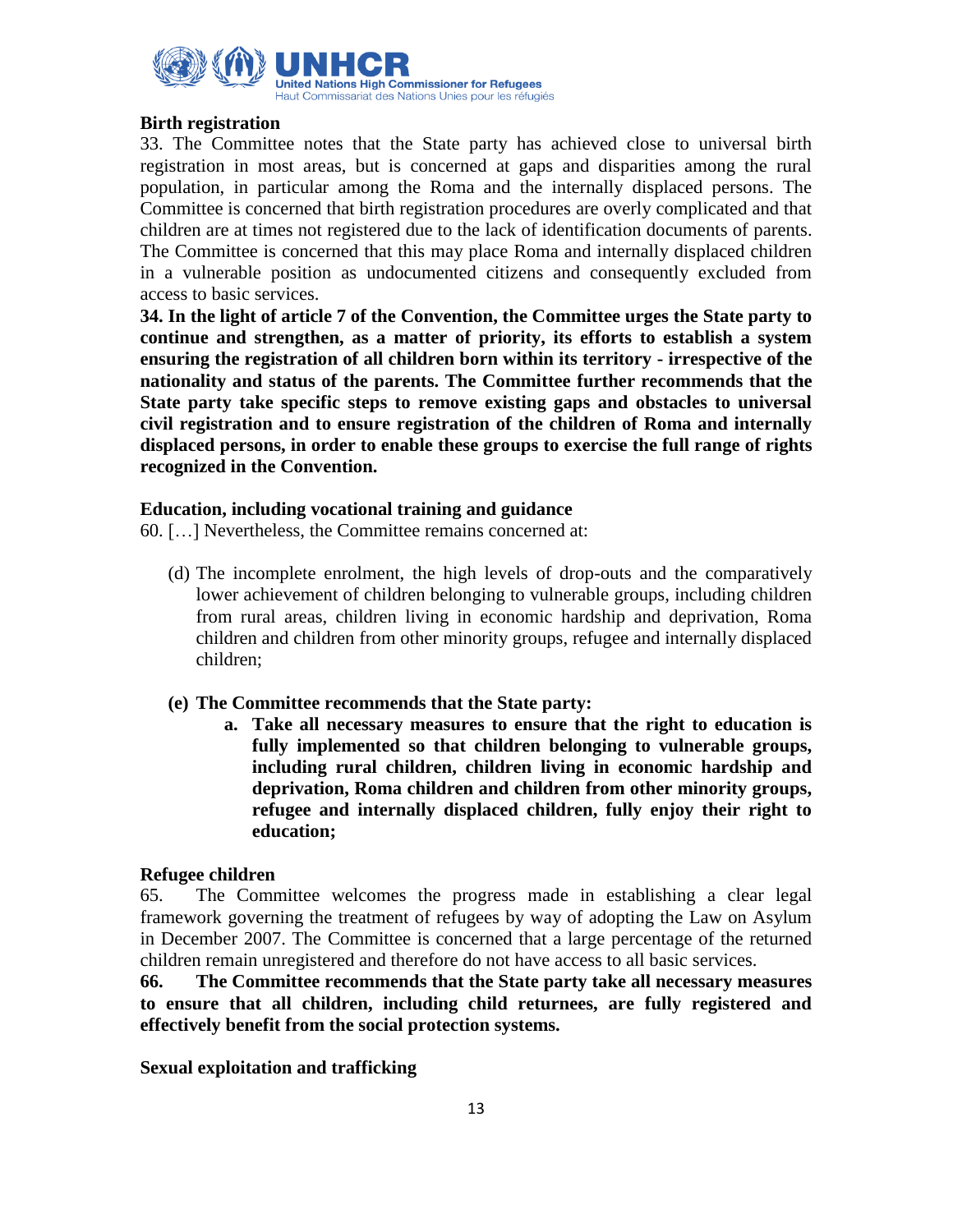

71. The Committee welcomes the ratification of the Optional Protocol to the Convention on the Rights of the Child on the sale of children, child pornography and child prostitution as well as the establishment of a National Team for the Prevention and Suppression of Trafficking of Human Beings. However, the Committee is concerned at the lack of data and the lack of a comprehensive national strategy to prevent trafficking and sexual exploitation of children. The Committee is furthermore concerned at the lack of reintegration and rehabilitation programmes and services exclusively for child victims and at reports of sexual abuse by law enforcement officials.

**72. The Committee recommends that the State party:**

**(a) Strengthen its efforts to reduce and prevent the occurrence of sexual exploitation, sale of children and trafficking, through, inter alia, undertaking a comprehensive study and data collection of the occurrence and the dimension of the problem and implement comprehensive strategies and policies;** 

**(b) Strengthen cooperation with the authorities of countries from or to which children are trafficked in order to combat the phenomenon;**

**(c) Continue to sensitize professionals, parents, children and the general public to the problems of sexual abuse of children and trafficking through education, including media campaigns;**

**(d) Develop a comprehensive national strategy to prevent trafficking and sexual exploitation of children;**

**(e) Increase protection provided to sexually exploited and trafficked children, who should be treated as victims and not criminalized. The Committee recommends that this take place including through prevention, witness protection, social reintegration, access to health care and psychological assistance in a coordinated manner, including by enhancing cooperation with NGOs. In this respect, account should be taken of the Declaration and Agenda for Action and the Yokohama Global Commitment adopted at the First and Second World Congresses against Commercial Sexual Exploitation of Children, held in 1996 and 2001 respectively;**

**(f) Ensure that a confidential, accessible and child-sensitive mechanism is established to receive and effectively address individual complaints of all children, including those in the 14 to 18 age group in addition to the existing toll-free national helpline;**

**(g) Ensure the prosecution of perpetrators;**

**(h) Train law enforcement officials, social workers and prosecutors on how to receive, monitor, investigate complaints and prosecute perpetrators, in a childsensitive manner;** 

**(i) Seek assistance, if necessary, from UNICEF, among others.**

## **Roma children**

75. The Committee, while noting the efforts made by the State party, such as the adoption of the Law on Protection of Rights and Freedoms of National Minorities, the Committee remains deeply concerned at the negative attitudes and prejudices of the general public and at the overall situation of children of minorities and in particular Roma children. The Committee is concerned at the effect this has with regard to discrimination and disparity, poverty and denial of their equal access to health; education; housing,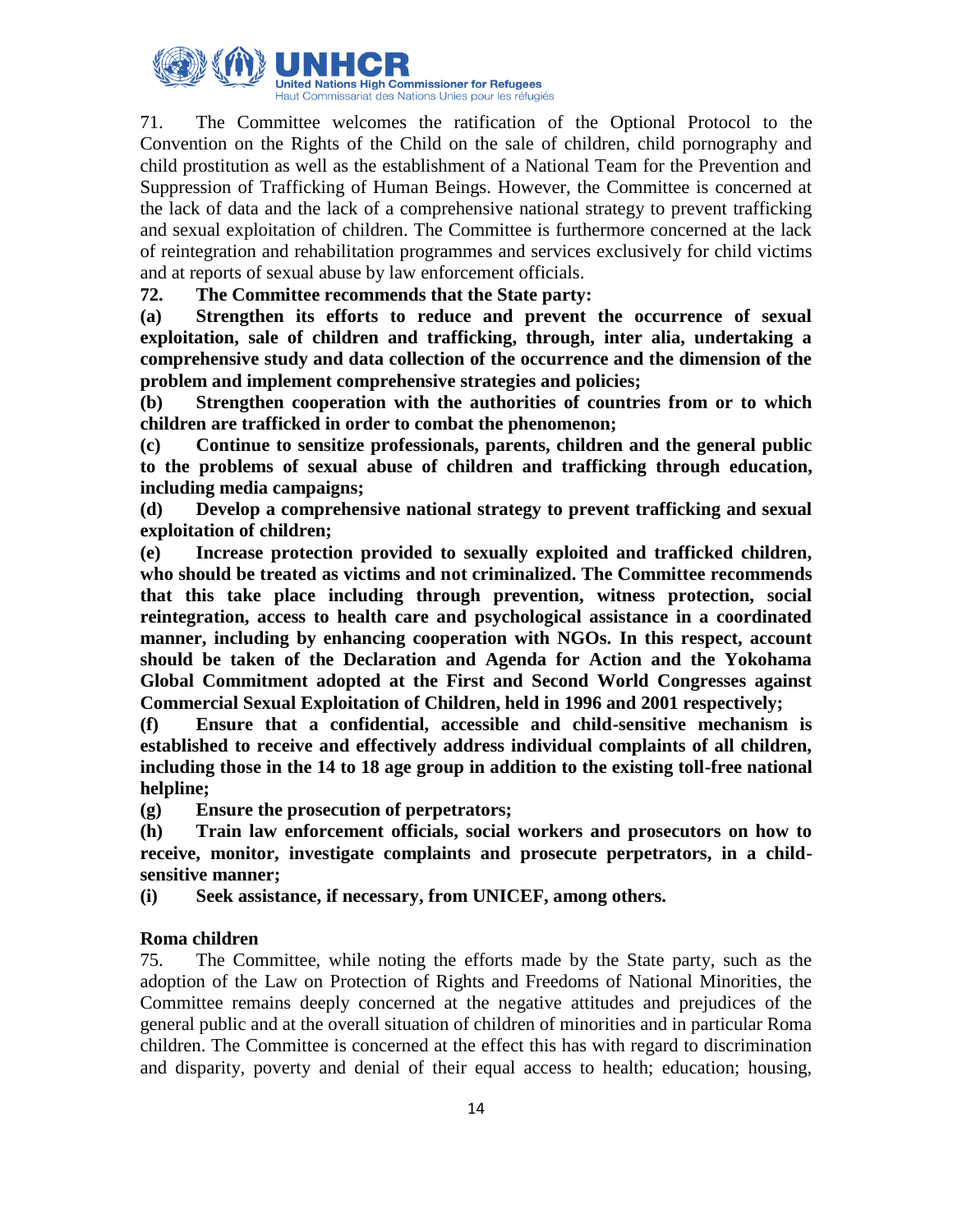

employment; non-enrolment in schools; cases of early marriage; and decent standard of living. The Committee is also concerned at the very low levels of participation in early childhood development programmes and day care and the deprivation of education.

## **76. The Committee urges the State party to:**

**(a) Initiate campaigns, including throughout the media at all levels and regions, aimed at addressing the negative attitudes towards the Roma in society at large, including among police and other professionals;**

**(b) Strengthen its efforts to remove discrimination and to continue developing and implementing - in close collaboration with the Roma community itself - policies and programmes aimed at ensuring equal access to culturally appropriate services, including early childhood development and education;** 

**(c) Take all necessary measures to systematically register Roma children so as to provide equal access to health services and to avoid statelessness;**

**(d) Develop curricula units for children at school level, including in relation to Roma history and culture, in order to promote understanding, tolerance and respect for the rights of Roma in Serbian society as well as to enhance their Serbian language skills;** 

**(e) Raise awareness in the Roma communities of the value of the girl child, her right to access education without discrimination as well as her right to be protected from early marriage and its harmful impact.**

## **Committee against Torture**

 $CAT/C/SRB/CO/1, 41<sup>st</sup> session$ 19 January 2009

## **B. Positive aspects**

3. The Committee welcomes the many legislative changes, including the adoption of:

(f) The Law on Asylum, which establishes the principle of prohibition of nonrefoulement, which was adopted in 2007 and entered into force in 2008.

## **C. Main issues of concern and recommendations**

## **Refugees**

9.The Committee notes the new Law on Asylum (2008), which establishes the principle of prohibition of non-refoulement, but remains concerned at the rules that interpret the application of the law with respect to the treatment of asylum-seekers (art. 3).

**The State party should urgently adopt the necessary measures, especially of a legal nature, to put in practice the new Law on Asylum to protect the rights of asylumseekers and persons seeking refugee status. The State party should also put in place measures to protect asylum-seekers and other foreigners in need of humanitarian protection.**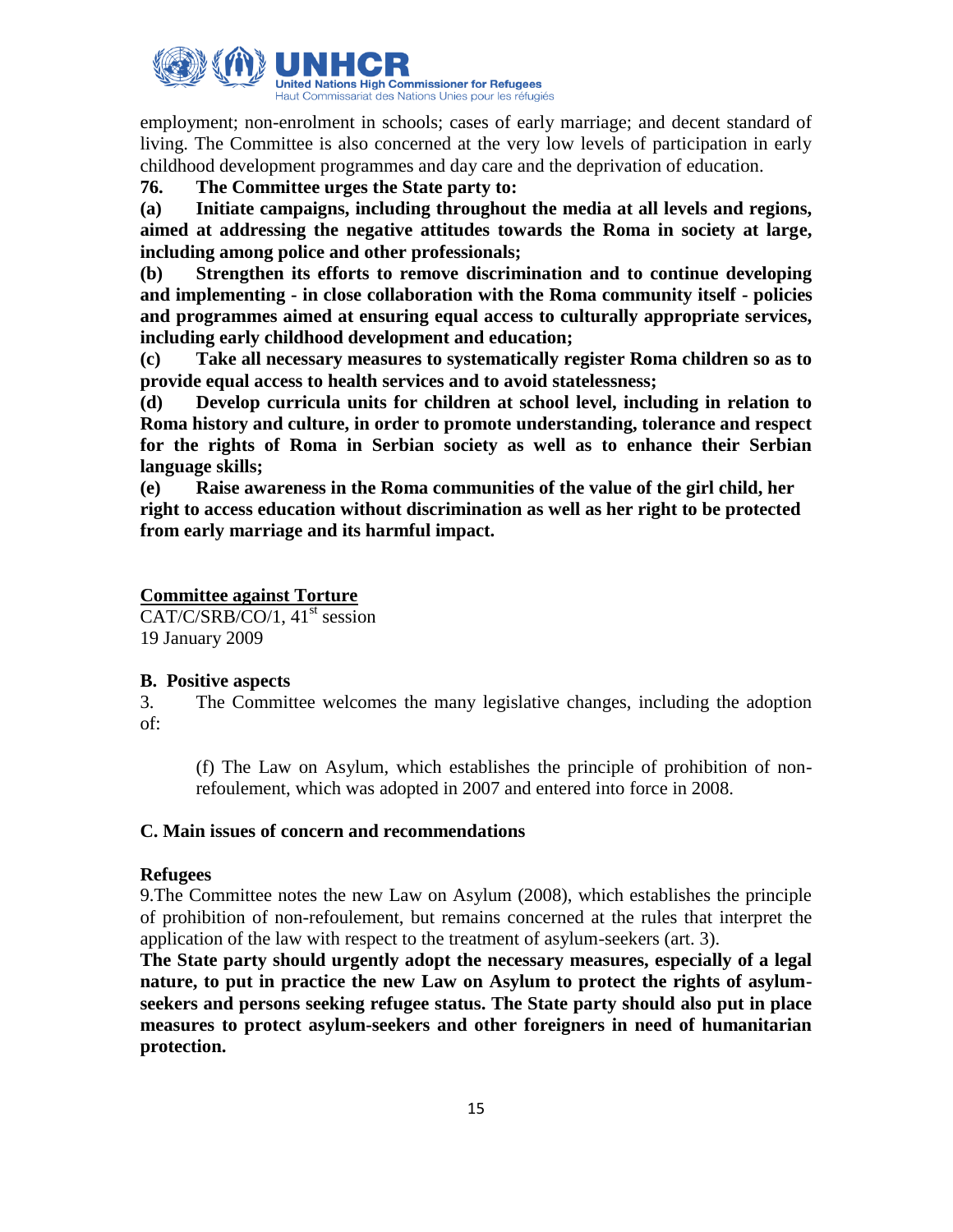

## **Trafficking in persons**

21. The Committee takes note of the inclusion of trafficking in the new Criminal Code (art. 389), which defines human trafficking and includes it as a criminal offence. However, the Committee is concerned about the reports of cross-border trafficking in women for sexual and other exploitative purposes and it regrets the low number of prosecutions in this respect. The Committee also regrets that the State party does not have an effective system in place to monitor and assess the extent and impact to address this phenomenon effectively. The Committee is concerned at the decrease in the minimum penalties from five to three years of imprisonment and that redress and reintegration services are insufficient for victims of trafficking (art. 16).

## **The State party should:**

**(a) Continue to prosecute and punish perpetrators of trafficking in persons, especially women and children;**

**(b) Intensify its efforts to provide redress and reintegration services to victims;** 

**(c) Conduct nationwide awareness-raising campaigns and conduct training for law-enforcement officials, migration officials and border police on the causes, consequences and incidences of trafficking and other forms of exploitation;**

**(d) Adopt a National Action Plan for combating human trafficking and ensure that programs and measures are put in place for treating children victims of trafficking; and**

**(e) Increase cooperation by the police and the Agency for Coordination of Protection of Human Trafficking Victims with NGOs working against human trafficking.**

## **Committee on Economic, Social, and Cultural Rights**

 $E/C.12/UNK/CO/1$ ,  $41<sup>st</sup>$  session 1 December 2008 Document submitted by the United Nations Interim Administration Mission in Kosovo (UNMIK)

#### **D. Principal subjects of concern and recommendations**

13. The Committee notes with concern that 20 to 30 percent of the Roma, Ashkali and Egyptian communities are not registered as habitual residents or lack personal documents such as birth and marriage certificates, in the absence of civil status registration, both of which are necessary to access employment, social security, housing, health care and education. (art. 2, para. 2)

**The Committee recommends that UNMIK, in cooperation with the Kosovo authorities, further intensify efforts to (a) facilitate the registration of members of Roma, Ashkali and Egyptian communities as habitual residents, by promoting a flexible approach to fee exemptions and residence documentation in all**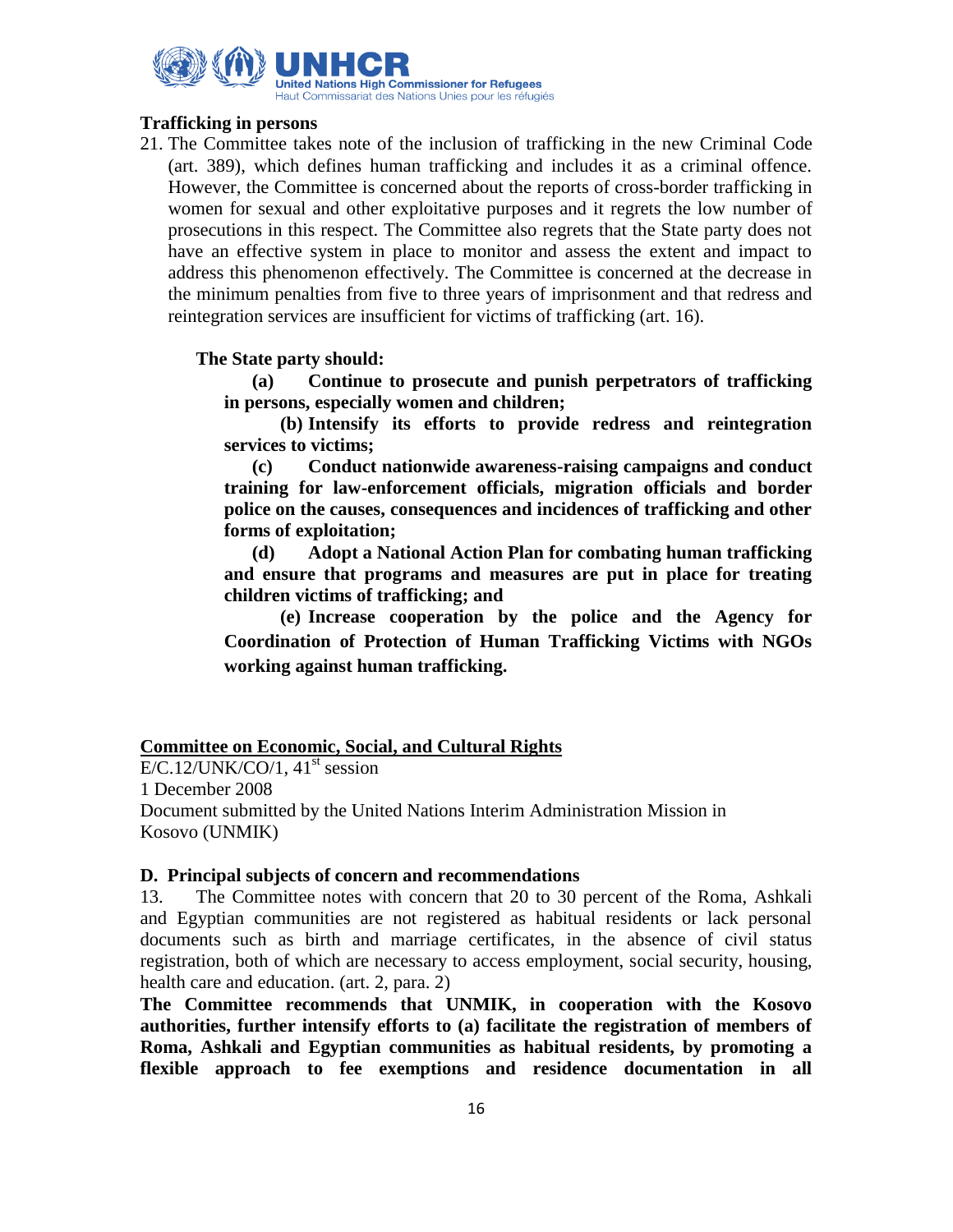

**municipalities; (b) simplify civil status registration procedures, especially with regard to "subsequent/late" registration and home births; (c) educate Roma families on the importance of registration for the enjoyment of economic, social and cultural rights; and (d) promote the adoption of the Integration Strategy for the Kosovo Roma, Ashkali and Egyptian communities.**

17. The Committee notes with concern that 30 to 40 percent of Kosovans are unemployed, in particular women, young persons, non-Albanian communities, returnees and internally displaced persons, and that there are no specific measures to regularize the situation of persons working in the informal economy. (art. 6)

**The Committee recommends that UNMIK, in cooperation with the Kosovo authorities, intensify efforts to promote employment opportunities, especially in the formal sector, including for women, young persons, non-Albanian communities, returnees and internally displaced persons, e.g. through job training, the adoption of the Active Labour Market Programme for youth employment and increased incentives and subsidies for private businesses. It also recommends that UNMIK, in cooperation with the Kosovo authorities, regularize the situation of workers in the informal economy by progressively including them in social security schemes and by adopting a plan of action for the informal economy.**

18. The Committee notes with concern reports that UNMIK has failed to provide adequate safeguards during the privatization of former Socially Owned Enterprises aimed at preserving the pre-armed conflict ethnic composition of the workforce, and that it has set discriminatory deadlines precluding many internally displaced persons and returnees from applying for inclusion in the list of former employees eligible to participate in the distribution of the proceeds from the sale of such enterprises, and from appealing to the Special Chamber of the Supreme Court in case of their non-inclusion. (art. 6)

**The Committee recommends that UNMIK consider reviewing its Regulations 2005/48 and 2004/45 in order not to perpetuate the effects of forced migrations during and after the armed conflict in 1998/1999 on the ethnic composition of the workforce of former Socially Owned Enterprises and to provide internally displaced persons and refugees with adequate time and information to obtain the documents required for applying for inclusion in the list of eligible employees entitled to payments from the sales proceeds of former Socially Owned Enterprises, or otherwise to appeal to the Special Chamber of the Supreme Court.**

21. The Committee is concerned that the minimum levels of basic and contributionbased old-age pension benefits, disability pension benefits, war invalidity and survivor benefits and social assistance payments are insufficient to ensure an adequate standard of living to recipients and their families. The Committee is also concerned that the exclusion from such benefits of, inter alia, persons who own more than 0.5 hectares of arable land may have a discriminatory effect on returnees who are unable to repossess their lands because of illegal occupation or security concerns. (art. 9)

**The Committee recommends that UNMIK, in cooperation with the Kosovo authorities, ensure that the minimum levels of basic and contribution-based old-age**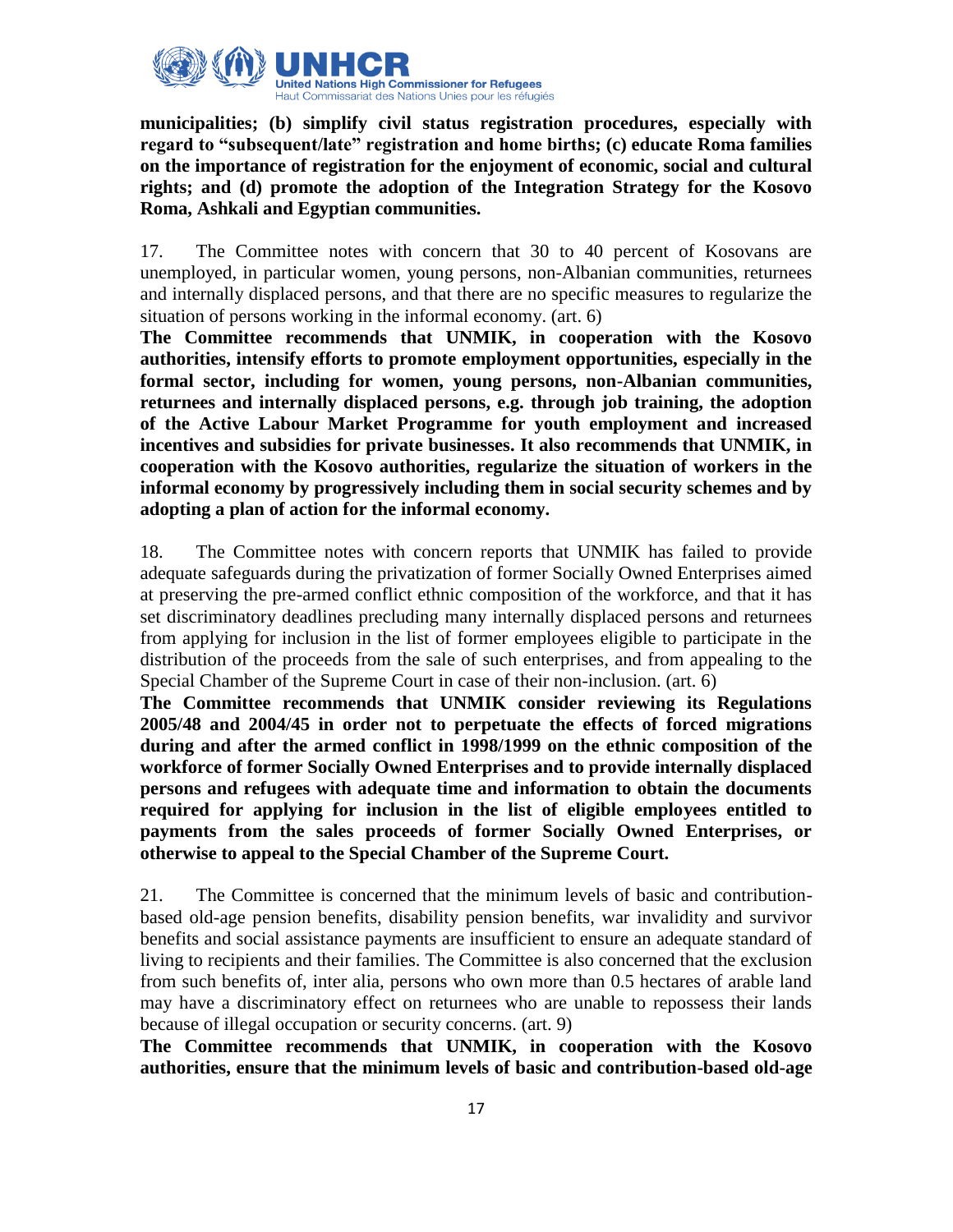

**pension benefits, disability benefits, war invalidity and survivor benefits and social assistance payments are sufficient to ensure an adequate standard of living to recipients and their families. It also recommends that it review any discriminatory eligibility requirement for such benefits based on, inter alia, land ownership.**

24. The Committee notes with concern that prosecutors and judges in Kosovo often resort to the minimal charges of, and conviction for, the facilitation of prostitution in cases of trafficking in persons, and that abused and exploited children without parental care or street children are often categorized as "anti-social" children by social service officers and deprived of the special protection available for children who are victims of trafficking. (art. 10)

**The Committee recommends that UNMIK, in cooperation with the Kosovo authorities, ensure (a) that the police, prosecutors and judges receive mandatory training on the strict application of article 139 of UNMIK Regulation 2003/26 and other criminal law provisions against trafficking in persons; (b) that sentencing policies are reviewed; (c) that the concept of "anti-social" children is immediately repealed and special protection provided, without discrimination, to all children who are victims of trafficking; and (d) that the next report on the implementation of the Covenant in Kosovo includes updated data on the (estimated) number of persons trafficked to, from, within and through Kosovo, as well as on the number of prosecutions, convictions and on the sentences imposed on traffickers**.

27. The Committee is concerned about the low number of internally displaced persons and refugees, in particular those belonging to minority communities, who have returned to their pre-armed conflict homes in recent years, despite the efforts undertaken to facilitate sustainable returns. (art. 11)

**The Committee recommends that UNMIK, in cooperation with the Kosovo authorities, intensify efforts to ensure the repossession of property, physical safety and sustainable return of internally displaced persons and refugees, in particular those belonging to minority communities, to their pre-armed conflict places of residence, e.g. by increasing income generation assistance for returnees, ensuring that the Guiding Principles on Internal Displacement (E/CN.4/1998/53/Add.2) are fully taken into account during the revision of the Revised Manual for Sustainable Returns (2006), and directly involving affected IDPs at all stages of adoption and implementation of Municipal Return Strategies.**

28. The Committee notes with concern that the deadline for the submission of immovable property claims to the Kosovo Property Agency reportedly precluded many internally displaced persons with limited access to information about that deadline from filing their claims. It is also concerned about the backlog of some 18,000 civil claims for compensation of property damage allegedly caused by the lack of protection from KFOR, UNMIK, the Provisional Institutions of Self-Government or the municipalities during civil unrest, which have not been processed by the courts pursuant to an instruction by the UNMIK Department of Justice in August 2004. (art. 11)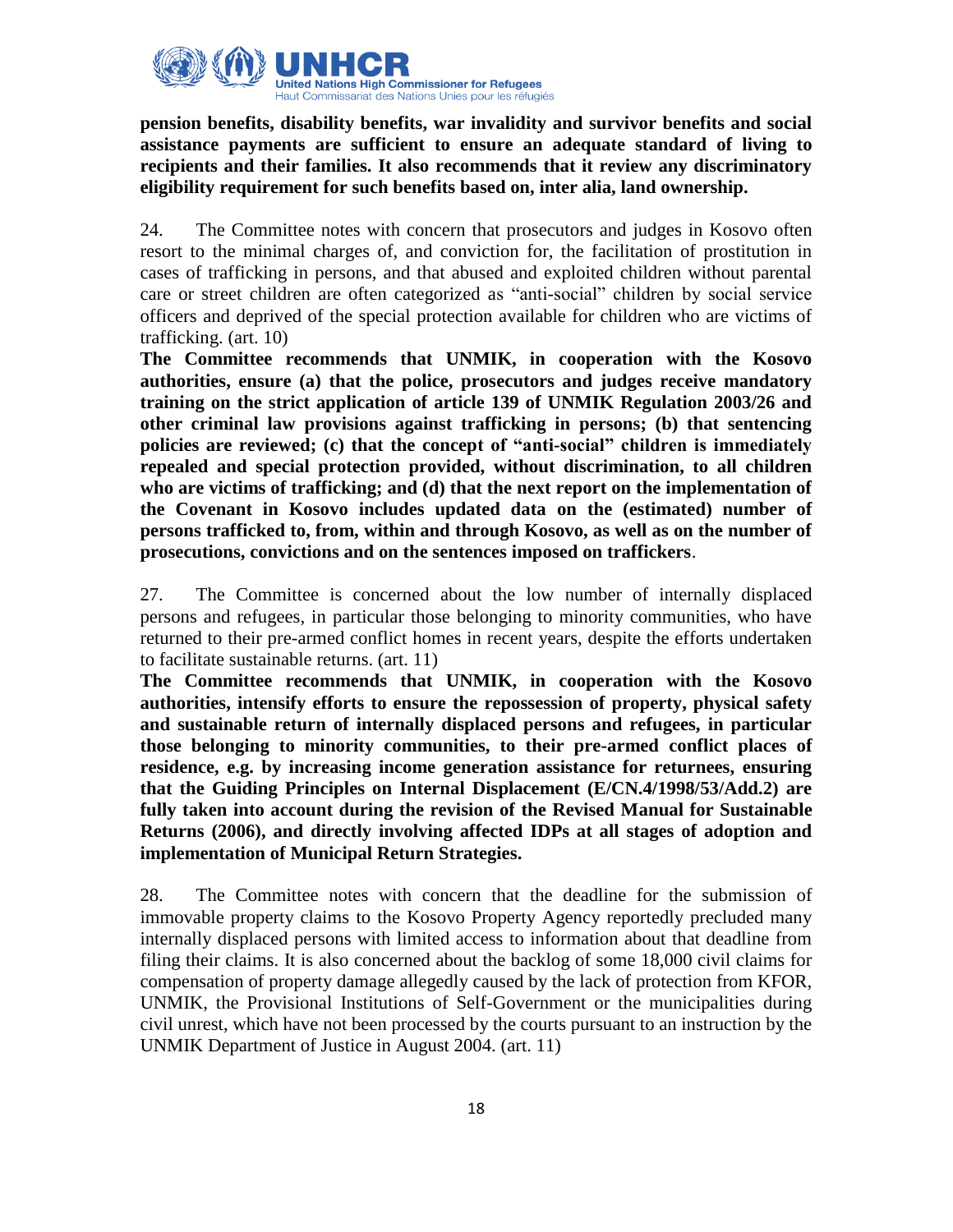

**The Committee recommends that UNMIK review Section 8 of its Regulation 2007/8, with a view to making transitional arrangements for displaced claimants who were unable to comply with the December 2007 deadline for submitting immovable property claims to the Kosovo Property Agency due to limited access to information about such deadline. It also recommends that UNMIK, in cooperation with the Kosovo authorities, strengthen the human resources of and instruct courts to process all civil claims for compensation of property damage allegedly caused by KFOR, UNMIK, the Provisional Institutions of Self-Government or the municipalities during civil unrest and to prioritize cases involving discrimination.**

29. The Committee notes with concern that a number of Roma, Ashkali and Egyptian families, who were relocated to the IDP camp at Cesmin Lug/Çesmin Llug after the demolition in 1999 of the "Roma Mahalla" in Mitrovicë/Mitrovica, prefer to remain in Cesmin Lug/Çesmin Llug, despite high levels of lead contamination, due to their lack of trust in a durable housing solution and because they fear that the IDP camp at Osterode, to which most Roma, Ashkali and Egyptian families have been relocated from lead contaminated IDP camps, is itself located near a lead contaminated site. It is also concerned that, according to some sources, children at the Osterode camp show high blood-lead levels and that the medical treatment for lead poisoning was discontinued in 2007. (art. 11)

**The Committee recommends that UNMIK, in cooperation with the Kosovo authorities, ensure (a) that Roma, Ashkali and Egyptian families who prefer to stay at the IDP camp at Cesmin Lug/Çesmin Llug are adequately informed about the health risks involved and offered adequate alternative housing solutions which are culturally acceptable; (b) that the blood-lead levels of persons, especially children, living in the IDP camps at Cesmin Lug/Çesmin Llug, Osterode and Leposavić/Leposaviq are continuously monitored and that follow-up medical treatment is available in all three camps; (c) that phase 2 of the reconstruction of the "Roma Mahalla" is implemented and completed as soon as possible; and (d) that all Roma, Ashkali and Egyptian families who were relocated to IDP camps are progressively reintegrated into the "Roma Mahalla" and provided with adequate housing with legal security of tenure.**

## **Committee on the Elimination of Discrimination against Women**

 $CEDAW/C/SCG/CO/1, 38<sup>th</sup> session$ 11 June 2007

13. The Committee has noted the State party"s acknowledgment that, within the complex process of political, economic and social transition in the post-conflict period, its main priority has been the accession to the European Union as soon as possible. It is concerned that this position indicates that the Convention on the Elimination of All Forms of Discrimination against Women has yet to be given central importance as a legally binding human rights instrument for the elimination of all forms of discrimination against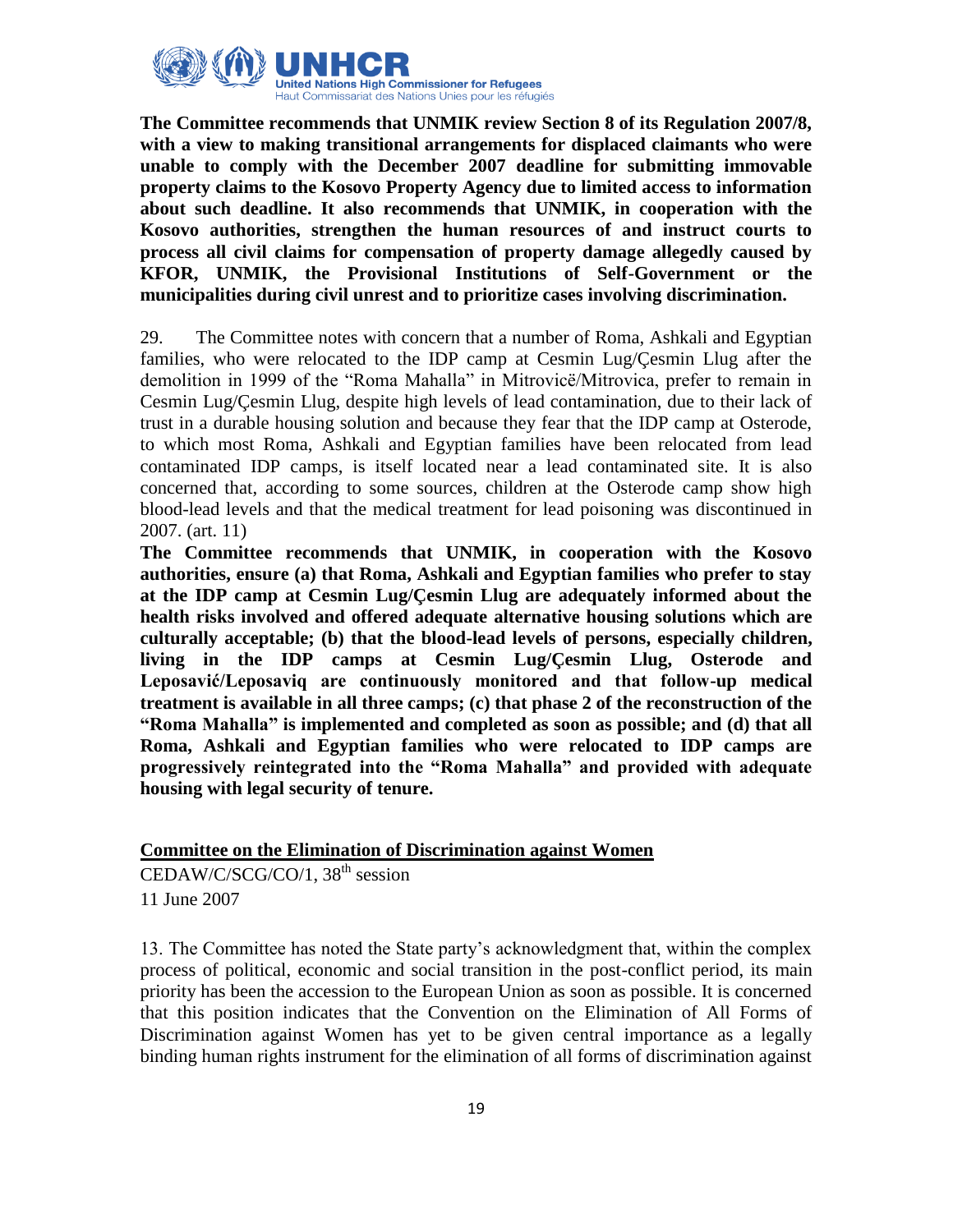

women and the promotion of gender equality, despite the fact that it is part of the domestic legal order.

**14. The Committee urges the State party to base its legislation, policies, plans and programmes to achieve gender equality and the advancement of women on the Convention on the Elimination of All Forms of Discrimination against Women, as a comprehensive, legally binding human rights instrument within the domestic legal order. It therefore urges the State party to bring all domestic legislation in line with the Convention and to take clear and specific results-oriented measures to reflect the scope of the Convention in all Government actions across all sectors and levels. The Committee recommends that the draft National Action Plan for the Empowerment of Women and the Advancement of Gender Equality (2007-2010) address the needs of war victims and, in particular, women refugees and internally displaced women. The Committee also urges the State party to raise awareness about the Convention and its Optional Protocol, including in the media, and in particular among government officials, politicians and other decision makers, including parliamentarians, and to provide training to the judiciary and the legal profession.**

25. While welcoming measures taken by the State party to combat human trafficking, including its accession to the Protocol to Prevent, Suppress and Punish Trafficking in Persons, especially Women and Children, supplementing the United Nations Convention against Transnational Organized Crime, the adoption of the Strategy against Human Trafficking in December 2006 and the creation, in 2004, of the Service for the Coordination of Assistance to Victims of Human Trafficking, the Committee is concerned that Serbia remains a country of transit, origin and destination for trafficked women and girls.

**26. The Committee calls on the State party to adopt the draft National Plan against Human Trafficking without delay and to establish a mechanism to monitor and evaluate its effectiveness. The Committee further calls on the State party to effectively apply its anti-trafficking legislation and programmes and to enhance international, regional and bilateral cooperation in order to further curb the phenomenon. The Committee also requests the State party to establish human rights-based protection and long-term reintegration programmes for victims.**

31. The Committee is concerned about systemic indirect discrimination against women in employment, which is pervasive in the public and private sectors and the informal sector, and is characterized by: horizontal and vertical job segregation, with women predominating in lower paid jobs in the public sector; a significant pay gap; higher unemployment rates of women, including older women, refugees, first-time job seekers and minority women; a larger number of women working as unpaid family helpers; limited access to the military for women; older women with lower incomes than older men; and some protective legislation being applied to women, including outdated notions of women"s capabilities resulting in comprehensive protective legislation being applied to women.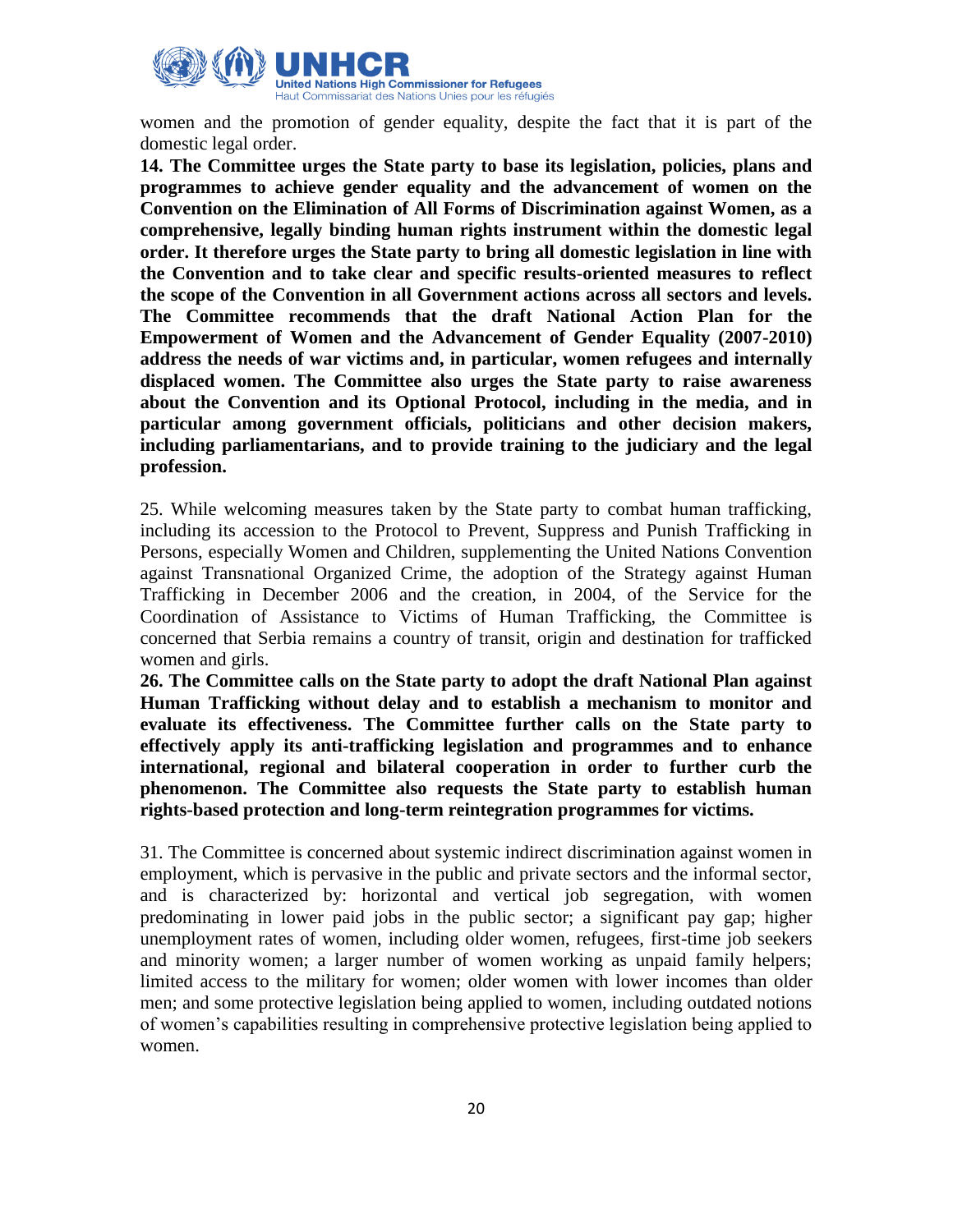

**32. The Committee requests the State party to use the Convention as the human rights framework and to apply a holistic approach to modify and eliminate systemic, indirect discrimination against women in employment, supported by temporary special measures in accordance with article 4, paragraph 1, of the Convention and the Committee's general recommendation 25. The Committee requests the State party to provide training and retraining to unemployed women, including marginalized groups of women, credit to women entrepreneurs and to those who wish to set up their own business and social security benefits for unpaid family helpers. The Committee further requests the State party to enhance the incomegenerating capacity, in particular of women who are single heads of household and rural women. The Committee also requests the State party to review protective labour legislation with a view to eliminating provisions that perpetuate women's de facto inequality.**

37. The Committee notes that the report was lacking in information and statistics about particularly vulnerable groups of women, including rural women, Roma women, women without civil registration and documentation, disabled women, refugee women and internally displaced women, who often suffer from multiple forms of discrimination.

**38. The Committee requests the State party to provide, in its next report, a comprehensive picture of the de facto situation of these vulnerable groups of women in all areas covered by the Convention and of governmental policies and programmes to eliminate discrimination against them.**

## **2. Special Procedures**

## **Report of the Special Representative of the Secretary General on the human rights of internally displaced persons, Walter Kälin**

Addendum: Follow-up visit of 28 June to 4 July 2009 to the mission to Serbia and Montenegro (including Kosovo) in 2005 Human Rights Council,  $13<sup>th</sup>$  session A/HRC/13/21/Add.1 11 December 2009

## **Conclusions and recommendations**

71. On the basis of his follow-up visit, the Representative concludes that the Government of Serbia has made some notable progress in the implementation of his recommendations. The institutional framework to address questions relating to internal displacement, in particular the Office of the Serbian Commissioner for Refugees, has been strengthened and responsibilities clarified; nevertheless additional support is needed. It is very positive that several initiatives have been launched to improve the living conditions of IDPs. This will also enhance their ability to carry out a sustainable return if they so choose. The Representative recommends that this approach will be formally reflected and strengthened in the various IDP-related policy instruments that are currently being finalized. The Representative strongly encourages the authorities to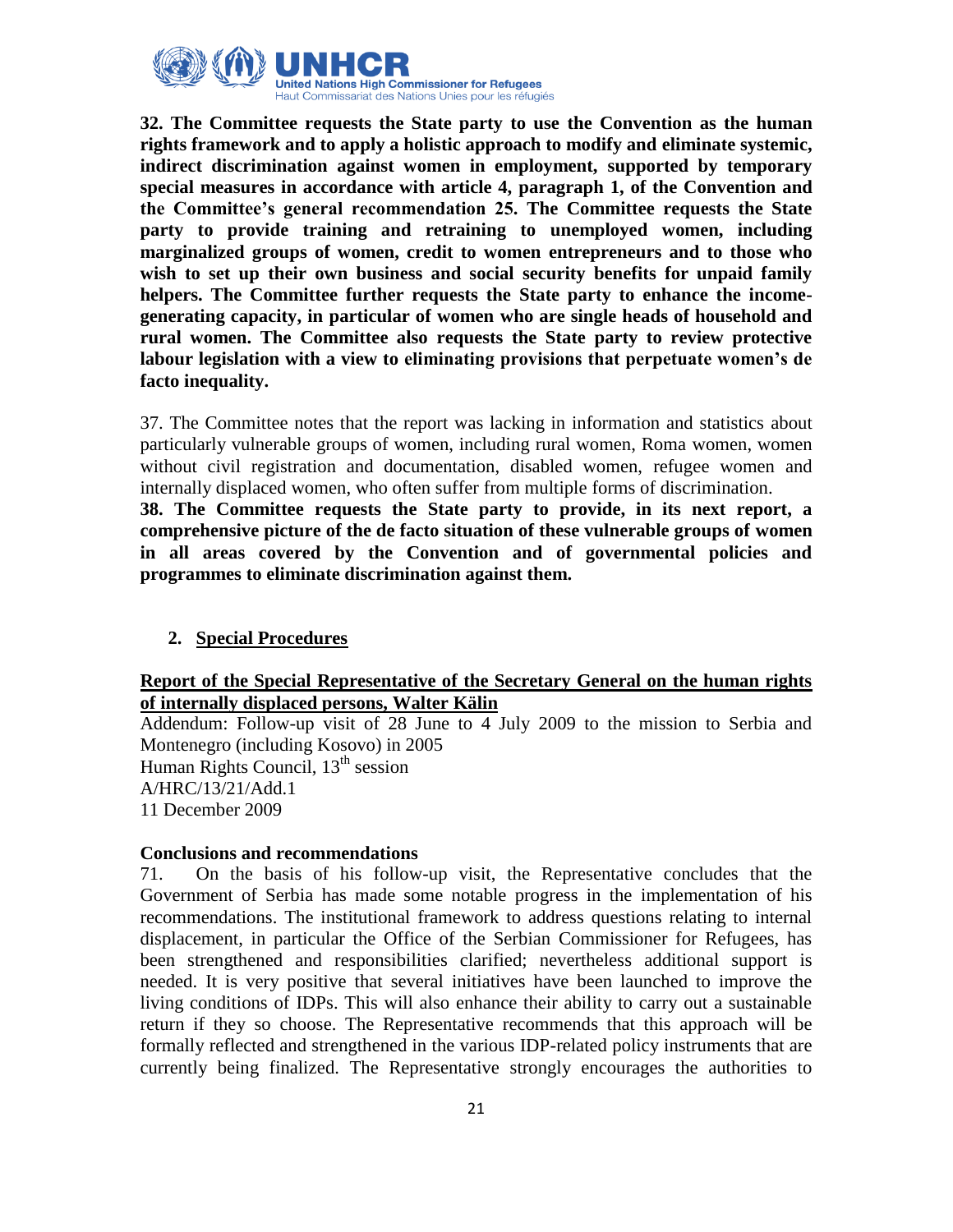

strengthen their existing efforts to provide inhabitants of collective centers with dignified alternative solutions. The Representative also recommends that the Serbian authorities, in close cooperation with UNHCR, carry out a needs-based registration drive to find out, for operational purposes, how many of the more than 200,000 persons who were internally displaced have yet to find a durable solution and retain specific assistance needs.

72. The Representative notes that the number of returns to and within Kosovo has been disappointingly low, even though a considerable part of the IDP population still seems willing to return. The vast majority of potential returnees are IDPs of Serb ethnicity, but there are also some Kosovo Albanians still hoping to return to Northern Kosovo. Security and freedom of movement for minority communities in Kosovo has improved, although challenges remain. Entrenched patterns of discrimination, lack of access to employment and livelihoods and too few schools for minorities are today the chief obstacles to sustainable returns.

73. The Representative appreciates the consistently stated commitment of the Kosovo authorities to allow returns regardless of ethnicity. At the same time, the Kosovo authorities need to take more action to comply with their obligations as also reflected in the Guiding Principles and ensure that the authorities on the ground, especially municipal authorities, actively facilitate the reintegration of returnees. The successful implementation of the programme, under which IDPs (and refugees) from outside Kosovo interested in return have been registered, should become a priority for the authorities at all levels as it is a test case for returns to Kosovo. In addition, the Kosovo Ministry of Communities and Returns needs to be urgently strengthened and provided with the resources and competences necessary to implement its brief. It is important that efforts to facilitate returns fully include the large number of persons still displaced within Kosovo.

74. The Representative calls on the Government of Serbia to find ways to engage with the Kosovo authorities at a technical level to resolve displacement-related challenges. The solution found to enable the KPA to continue its work outside Serbia is an excellent example that it is possible with the necessary political will to find pragmatic solutions without having to forego positions of principle. The international community should assist return efforts by ensuring that existing livelihood and employment projects prioritize returnees as well as communities willing to receive them.

75. The restitution of housing, land and property left behind by IDPs or at least the provision of appropriate compensation remains a challenge. The restitution mechanisms set up by the international community have shielded the restitution process to some extent from the serious deficiencies of the Kosovo justice system and administrative apparatus. However, many other cases relating to IDP property are pending before Kosovo"s courts, which do not yet have the capacity to handle this caseload and need to be strengthened as a matter of priority. The police and municipal authorities in Kosovo also have to increase their efforts to protect IDP property in line with their international obligations. The Representative calls on EULEX and other actors with a relevant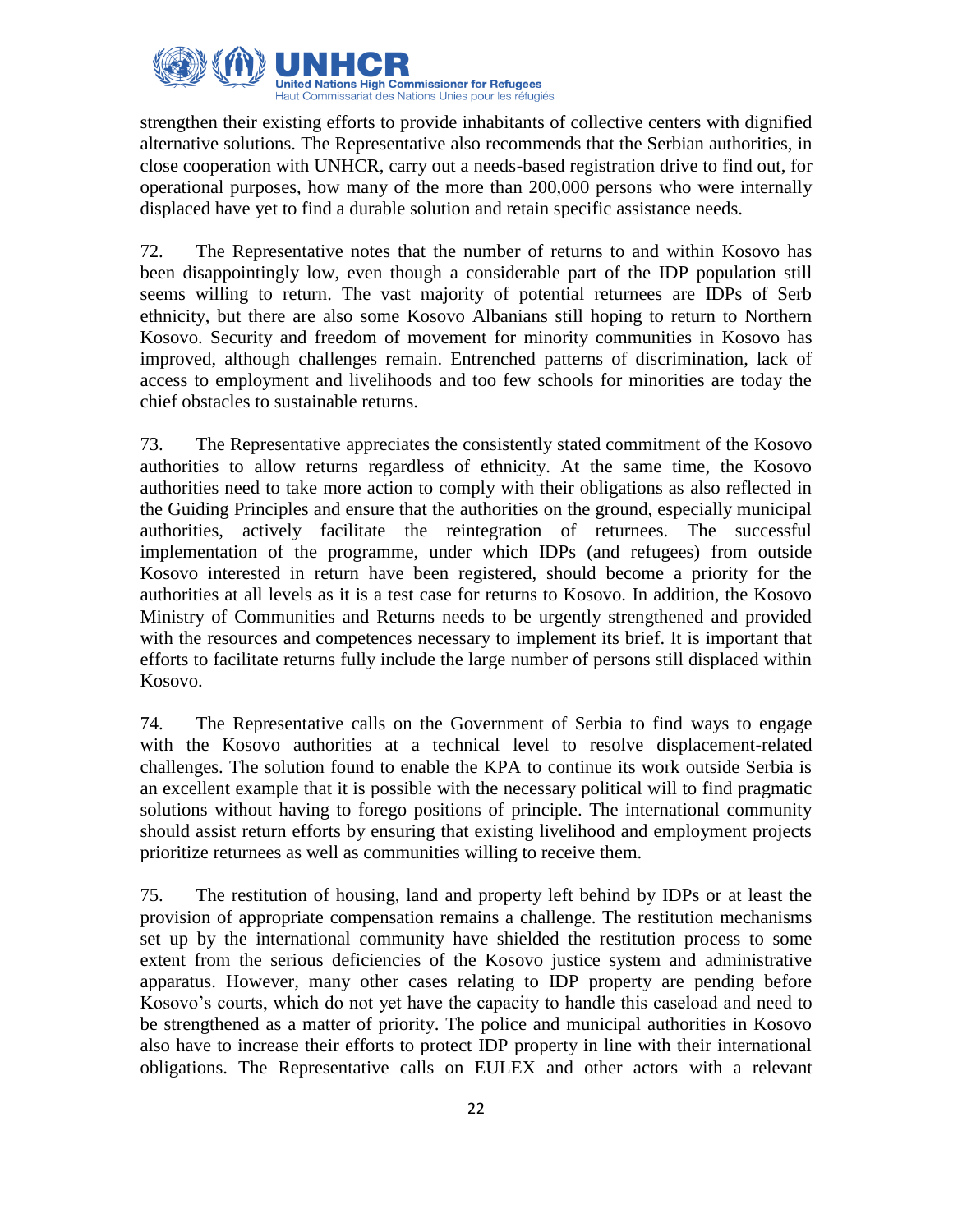

mandate to pay particular attention to how housing, land and property cases involving displaced parties are handled by the courts, police and other authorities to prevent further miscarriages of justice and protect the human rights of IDPs.

76. Internally displaced Roma, Ashkali and Egyptians continue to be in a very vulnerable position both in and outside Kosovo. The Representative is concerned that a lack of personal identification and other documents prevents these IDP groups from enjoying their rights on an equal basis. The Representative welcomes efforts in Serbia to draft a Law on the Recognition of the Person before the Law and to amend the Law on Residence. The Representative encourages Government and Parliament to prioritize both legislative projects and adopt and implement them without further delay so as to end the legal invisibility of a significant section of the country"s citizens, including many IDPs. There are similar problems in Kosovo and the Representative encourages the Kosovo authorities to make a serious effort to provide this population with documents and regularize their situation, including with regard to land titles.

77. The Representative is very concerned that the situation of Roma IDPs exposed to toxic lead waste in Northern Mitrovica/Mitrovicë has still not been resolved and that children in particular are still exposed to grave risks to their health and physical integrity. All stakeholders have to cooperate in a pragmatic manner and in close consultation with the IDP community concerned to organize the community"s immediate humanitarian evacuation, close the Osterode/ Česmin Lug/Çesmin Llugë site and provide durable solutions and all necessary medical treatment to the evacuees without further delay.

78. The Representative notes that members of minority community who are being forcibly returned to Kosovo from third countries face the same obstacles to reintegration in Kosovo as other returnees. While the security situation has improved, inter-ethnic relationships remain tense. Due to pervasive patterns of discrimination coupled with a lack of reintegration support, many risk becoming internally displaced persons upon their return. This sets in motion a harmful cycle of irregular migration and forcible return. The Representative recommends that the Kosovo authorities with the support of states returning rejected asylum seekers and other persons from Kosovo belonging to minority communities take robust measures to provide such persons with real reintegration perspectives. As long as they are not in place and discrimination remains pervasive, governments should avoid forced returns of minorities to Kosovo and to regulate the status of those in their host country until conditions in Kosovo permit their safe return.

**Report of the Special Rapporteur on freedom of religion or belief, Asma Jahangir** Addendum: Mission to the Republic of Serbia, including visit to Kosovo Human Rights Council,  $13<sup>th</sup>$  session A/HRC/13/40/Add.3 28 December 2009

#### **Violence and incitement to racial or religious hatred**